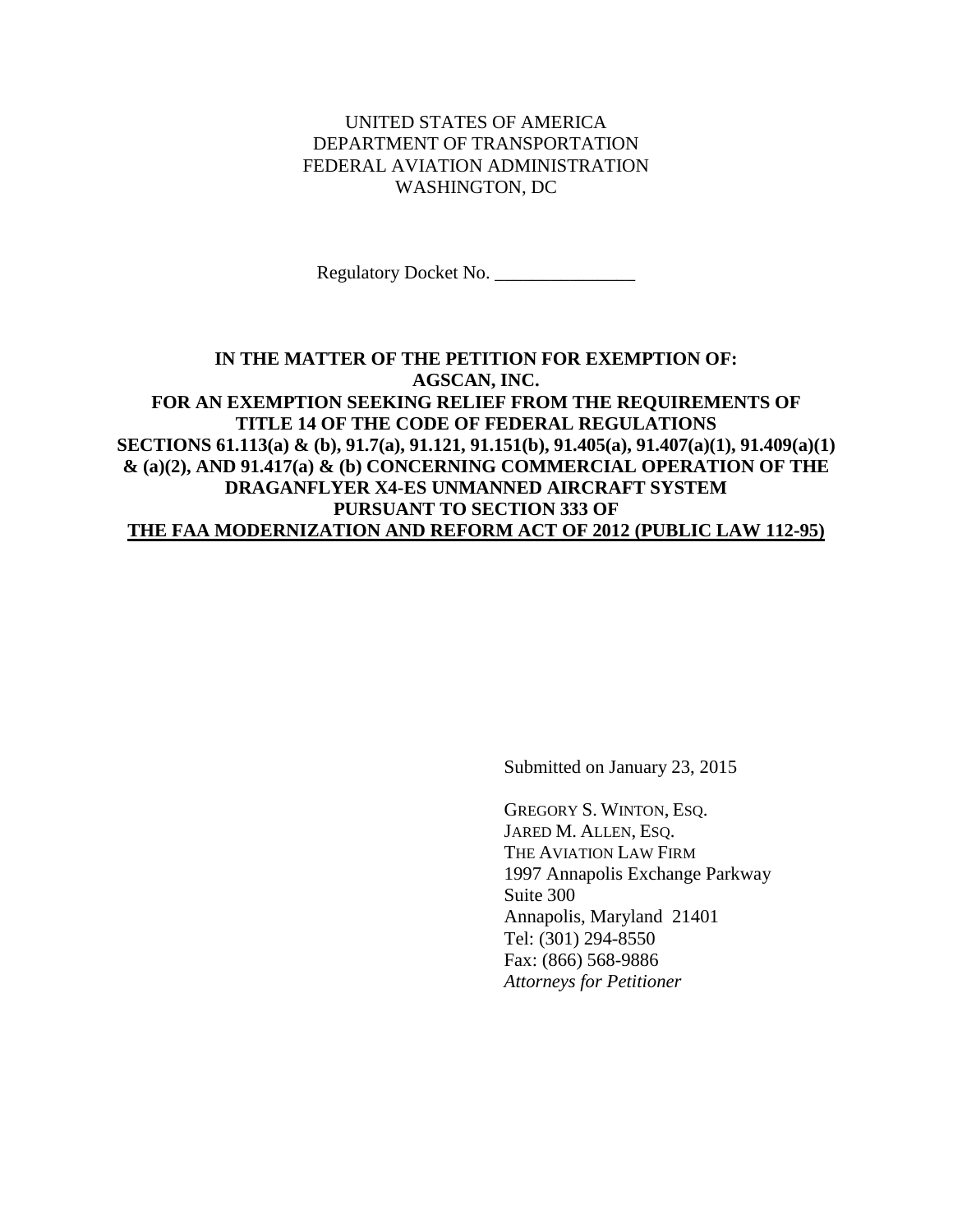# **TABLE OF CONTENTS**

| THE SPECIFIC SECTIONS OF 14 C.F.R. FROM WHICH AGSCAN, INC. SEEKS |
|------------------------------------------------------------------|
| THE EXTENT OF RELIEF AGSCAN, INC. SEEKS AND THE REASON           |
| THE REASONS WHY GRANTING AGSCAN, INC.'S REQUEST FOR              |
| THE REASONS WHY GRANTING THE EXEMPTION WOULD NOT                 |
| SUMMARY THAT CAN BE PUBLISHED IN THE FEDERAL REGISTER33          |
| ANY ADDITIONAL INFORMATION, VIEWS, OR ARGUMENTS AVAILABLE        |
|                                                                  |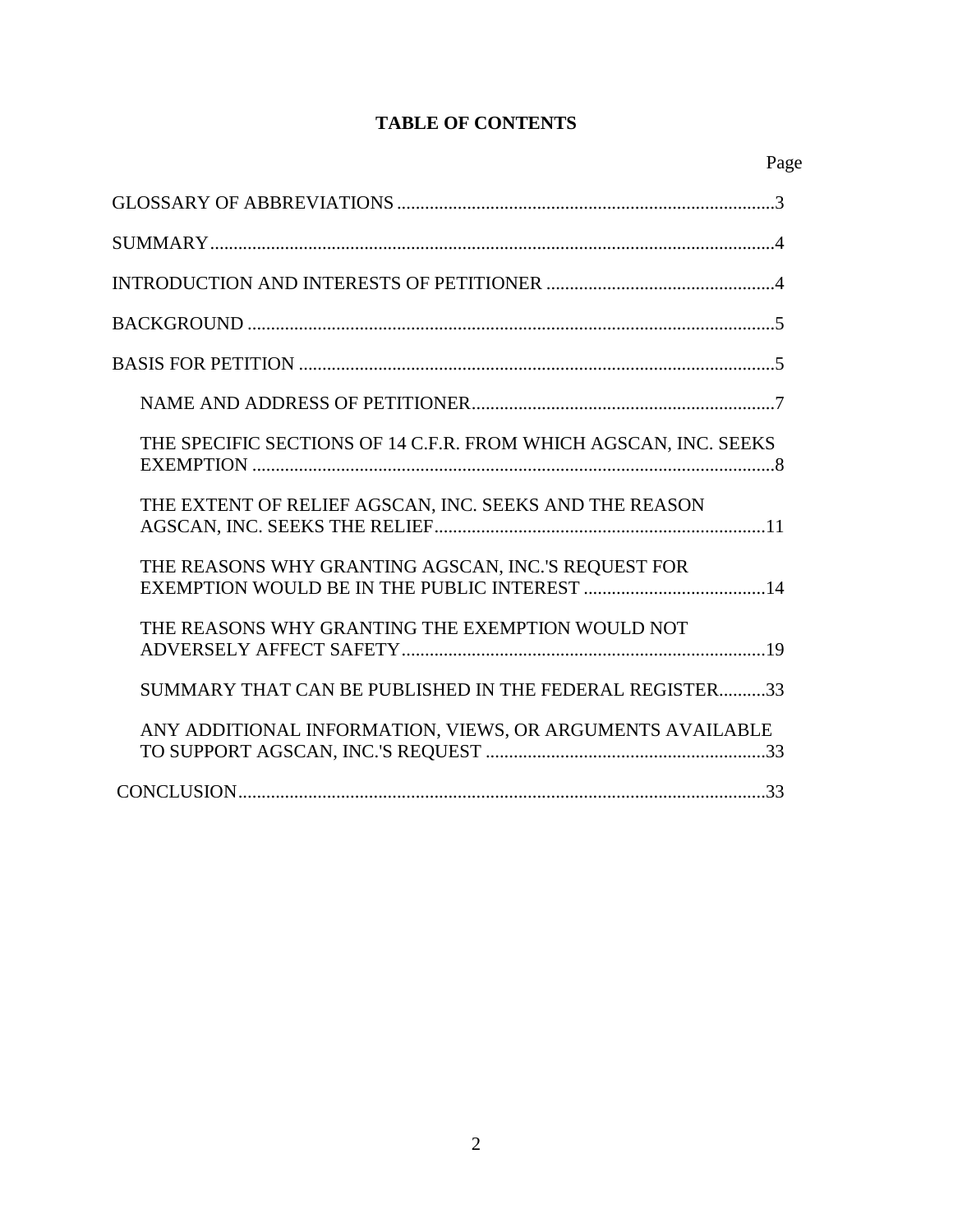# **GLOSSARY OF ABBREVIATIONS**

| <b>AGL</b>     | Above Ground Level                                          |
|----------------|-------------------------------------------------------------|
| <b>AOI</b>     | Area of Interest                                            |
| <b>ATC</b>     | Air Traffic Control                                         |
| <b>ATO</b>     | Air Traffic Organization                                    |
| C.F.R.         | <b>Code of Federal Regulations</b>                          |
| <b>COA</b>     | Certificate of Authorization                                |
| <b>FAA</b>     | <b>Federal Aviation Administration</b>                      |
| FAR            | <b>Federal Aviation Regulations</b>                         |
| <b>GCS</b>     | <b>Ground Control Station</b>                               |
| <b>GPS</b>     | <b>Global Positioning System</b>                            |
| <b>LOL</b>     | Loss of Link                                                |
| <b>NAS</b>     | National Airspace System                                    |
| <b>NOTAM</b>   | Notice to Airman                                            |
| <b>PIC</b>     | Pilot In Command                                            |
| <b>RTH</b>     | Return To Home                                              |
| Section 333    | FAA Modernization and Reform Act of 2012 (FMRA) Section 333 |
| <b>SOP</b>     | <b>Standard Operating Procedures</b>                        |
| <b>UA</b>      | <b>Unmanned Aircraft</b>                                    |
| <b>UAS</b>     | <b>Unmanned Aircraft System</b>                             |
| <b>VFR</b>     | <b>Visual Flight Rules</b>                                  |
| <b>VLOS</b>    | Visual Line of Site                                         |
| <b>VMC</b>     | <b>Visual Meteorological Conditions</b>                     |
| V <sub>O</sub> | <b>Visual Observer</b>                                      |
| <b>VTOL</b>    | Vertical Takeoff and Landing                                |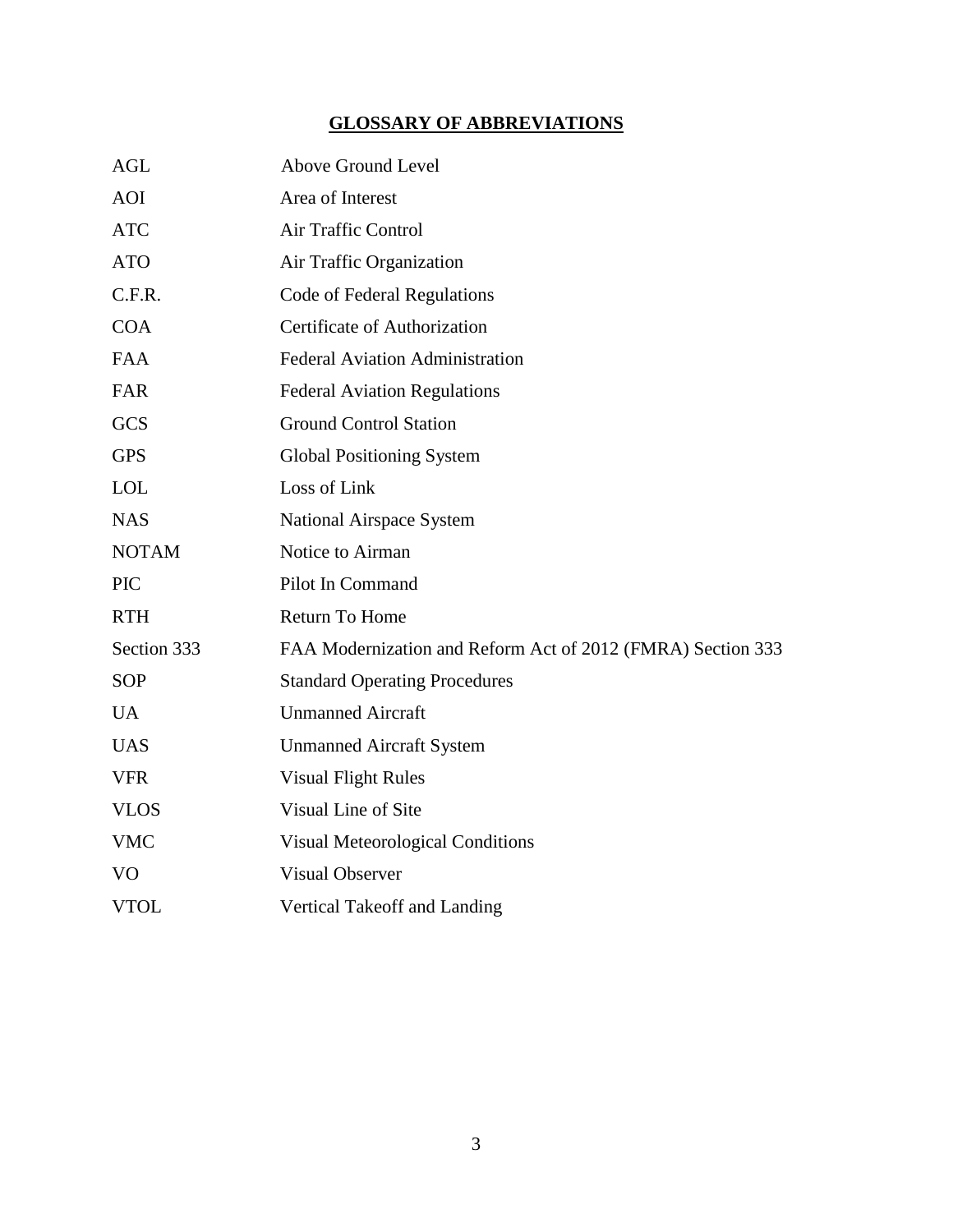#### **SUMMARY**

AgScan, Inc. seeks exemption from the requirements of 14 C.F.R §§ 61.113(a) & (b), 91.7(a), 91.121, 91.151(b), 91.405(a), 91.407(a)(1), 91.409(a)(1) & (a)(2), and 91.417(a) & (b), to commercially operate an Unmanned Aircraft System pursuant to Section 333 of the FAA Modernization and Reform Act of 2012 (FMRA). This exemption will permit AgScan, Inc. to operate an Unmanned Aircraft System (UAS) for the commercial purpose of conducting aerial acquisitions and research over certain rural areas of the United States.

### **INTRODUCTION AND INTERESTS OF THE PETITIONER**

AgScan, Inc. (hereinafter referred to as "AgScan") was founded in 2014 by CEO Joshua Brown, a U.S. Navy veteran, certified UAS pilot, published UAS researcher, and search and rescue expert. AgScan is a Service-Disabled Veteran-Owned Small Business (SDVOSB) focused on bringing the technological advancements of UAS into the foreground of precision agriculture. This innovative approach to data collection will ultimately enable multiple industries to have a faster, safer, and more efficient way to do business.

AgScan offers comprehensive program management solutions to develop data, with precision and speed, concerning precision agriculture, land management, infrastructure, and architecture. AgScan is fully compliant with government regulations and industry protocols. AgScan firmly believes in combining innovation, integrity, and quality into all of its operations, in order to best aid its clients and the communities it serves.

As set forth in this Petition, AgScan seeks to commercially operate its Draganflyer X4- ES UAS over certain rural areas of the United States for the purpose of conducting aerial acquisitions and research, remote gathering of agricultural data, infrastructure management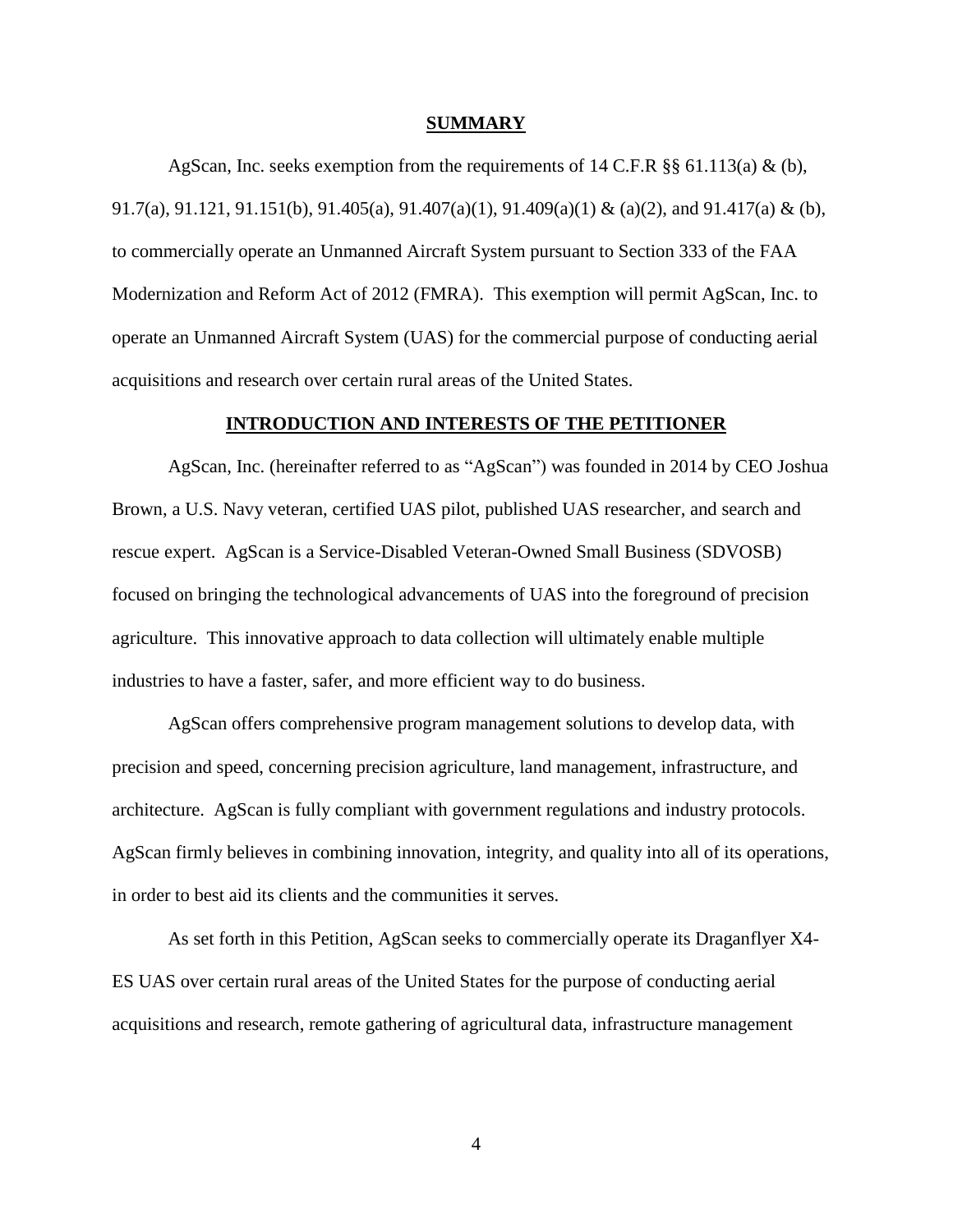assessments, search and rescue operations, and reconnaissance in support of disaster or emergency situations.

### **BACKGROUND**

#### Unmanned Aircraft System: Draganflyer X4-ES UAS

AgScan seeks an exemption to operate the AgScan Draganflyer X4-ES UAS for compensation or hire within the NAS. The Draganflyer X4-ES UAS is comprised of a vertical takeoff and landing (VTOL) Unmanned Aircraft (UA) and a transportable Ground Control Station (GCS). The Draganflyer X4-ES UA has a maximum gross weight of approximately 5.5 pounds, while having a diameter of 42 inches, height of 11.5 inches, and maximum speed of 30 mph (approximately 26 knots). The Draganflyer X4-ES UA is equipped with four propellers, each being driven by a Lithium Polymer battery powered electric motor.

The Draganflyer X4-ES UA that will be operated by AgScan will be registered in accordance with 49 U.S.C. 44103, *Registration of Aircraft*, as well as 14 C.F.R Part 47, *Aircraft Registration*, and marked in accordance with 14 C.F.R. Part 45, *Identification and Registration Marking*.

#### **BASIS FOR PETITION**

Petitioner, AgScan, Inc., by and through undersigned counsel, pursuant to the provisions of the Federal Aviation Regulations (14 C.F.R. § 11.61) and the FAA Modernization and Reform Act of 2012, Section 333, entitled *Special Rules for Certain Unmanned Aircraft Systems*, hereby petitions the Administrator to operate the Draganflyer X4-ES UAS in the National Airspace System (NAS), and for an exemption from the requirements of 14 C.F.R §§ 61.113(a) & (b), 91.7(a), 91.121, 91.151(b), 91.405(a), 91.407(a)(1), 91.409(a)(1) & (a)(2), and 91.417(a) & (b).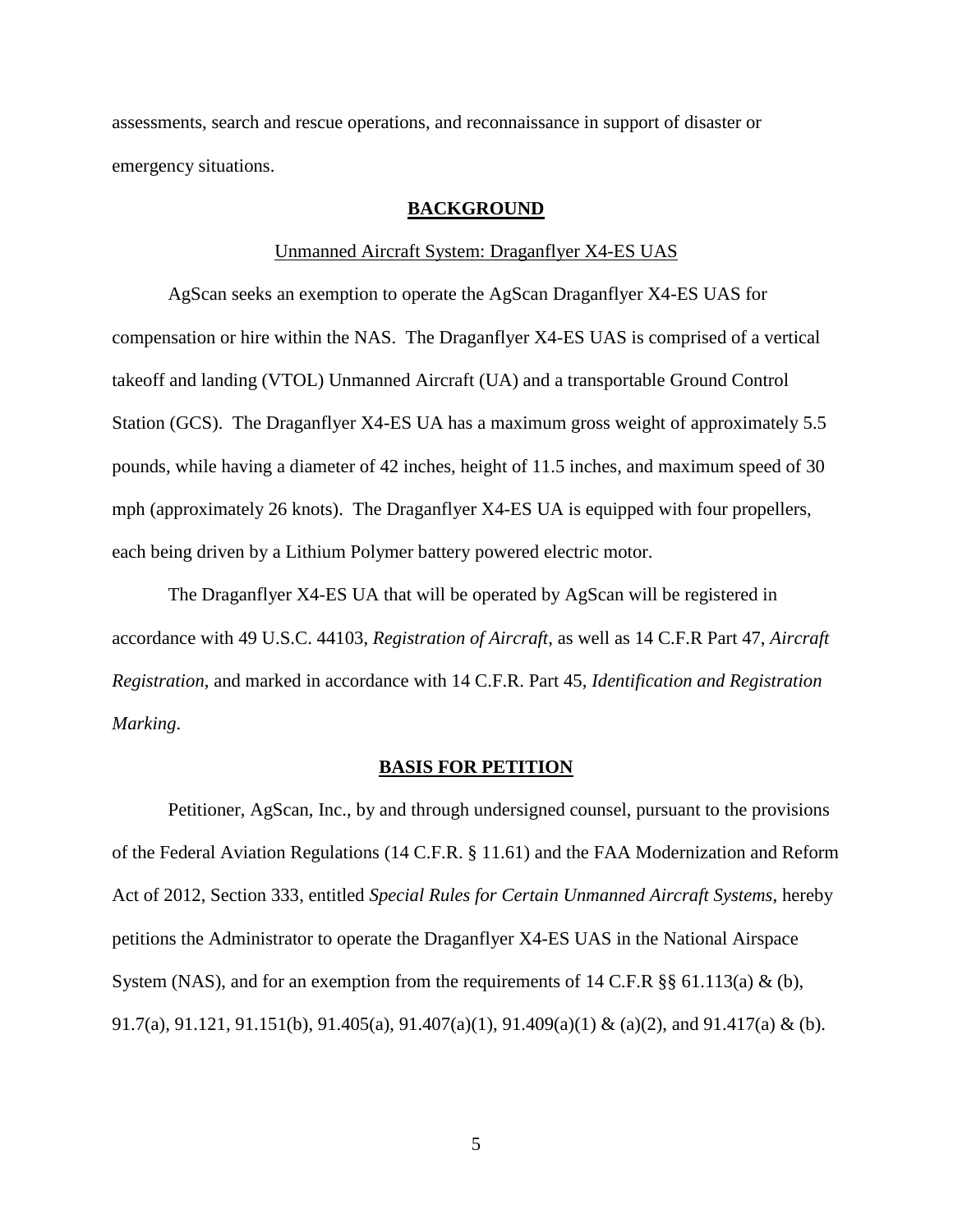In consideration of the size, weight and speed, as well as the limited area of intended operation associated with the unmanned aircraft, AgScan's use of the Draganflyer X4-ES UAS meets the conditions of the FMRA Section 333 and therefore, will not require an airworthiness certificate in accordance with 14 C.F.R. Part 21, Subpart H.

Accordingly, AgScan requests relief from Sections  $91.405(a)$ ,  $91.407(a)(1)$ ,  $91.409(a)(1)$ & (a)(2), and 91.417(a) & (b), as these sections set forth requirements for maintenance that only apply to aircraft with an airworthiness certificate.

AgScan submits that the requested relief is proper since an equivalent level of safety will be ensured. AgScan will use manufacturer trained technicians to perform maintenance, alterations, or preventive maintenance on the UAS using the methods, techniques, and practices prescribed in the manufacturer's maintenance manual. Furthermore, AgScan will document and maintain all maintenance records for the Draganflyer X4-ES UAS.

Relief from certain requirements of Section 61.113(a) and (b), entitled *Private pilot privileges and limitations: Pilot in command*, is requested by AgScan to the extent necessary to allow a Pilot in Command (PIC) holding a private or higher level pilot certificate, and an airman medical certificate, and who has completed the Draganflyer X4-ES UAS training and currency requirements, to conduct the proposed UAS flight operations for compensation or hire. AgScan submits that the conditions and limitations set forth herein will ensure the safety of the NAS, as well as the safety of persons and property on the ground.

AgScan seeks relief from Section 91.7(a), entitled *Civil aircraft airworthiness,* because the Draganflyer X4-ES UAS does not require an airworthiness certificate in accordance with 14 C.F.R. Part 21, Subpart H. As such, AgScan submits that it will ensure that the Draganflyer X4- ES UAS is in an airworthy condition prior to every flight, by determining that the UAS is in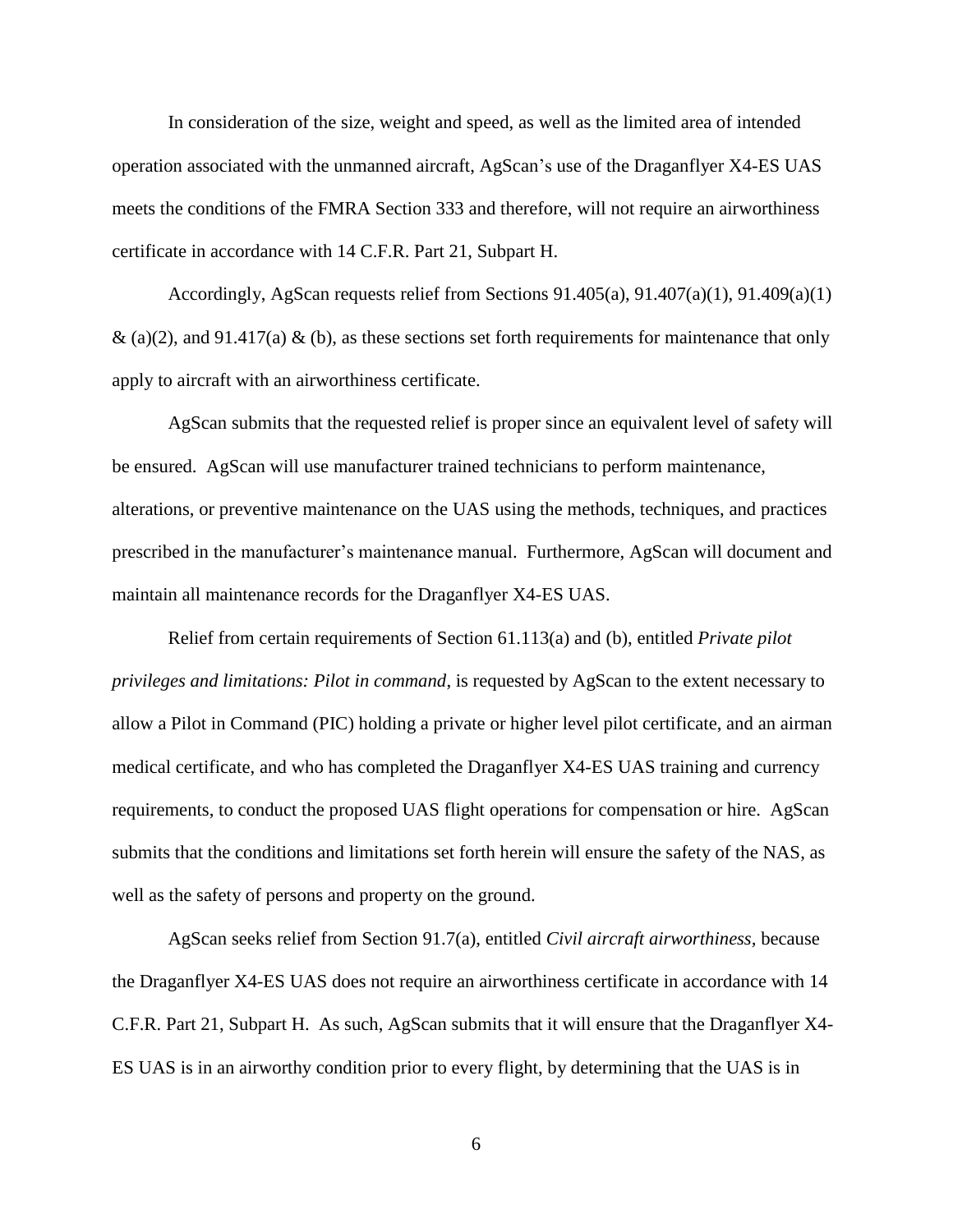compliance with its type design pursuant to the Draganflyer X4-ES User Manual, and that the aircraft is in a condition for safe flight.

 AgScan also seeks an exemption from the requirements of Section 91.121, entitled *Altimeter Settings*, as the Draganflyer X4-ES UA will not have a typical barometric altimeter onboard. However, altitude information of the Draganflyer X4-ES UA will be provided to the PIC via Global Positioning System (GPS) equipment and a radio communications telemetry data link, which downlinks from the UA to the GCS for active monitoring of the flight path. This altitude information, combined with AgScan's operation of the Draganflyer X4-ES UA within visual line of sight, at or below 400 feet AGL, will ensure a level of safety equivalent to Section 91.121.

Additionally, AgScan seeks an exemption from the requirements of Section 91.151(b), entitled *Fuel requirements for flight in VFR conditions*. AgScan submits that safety will not be affected by operation of the Draganflyer X4-ES UA during daylight hours under visual flight rules (VFR) and visual meteorological conditions (VMC), with enough battery power to fly for a total duration of 15 minutes to the first point of intended landing and, assuming normal cruising speed, to fly after that for at least five minutes (i.e., 25 percent battery power remaining).

In accordance with 14 C.F.R. § 11.81, AgScan provides the following information in support of its petition for exemption:

#### **A. Name And Address Of The Petitioner.**

The name and address of the Petitioner is:

AgScan, Inc. 108 Sharlow Drive Wallingford, PA 19086-6634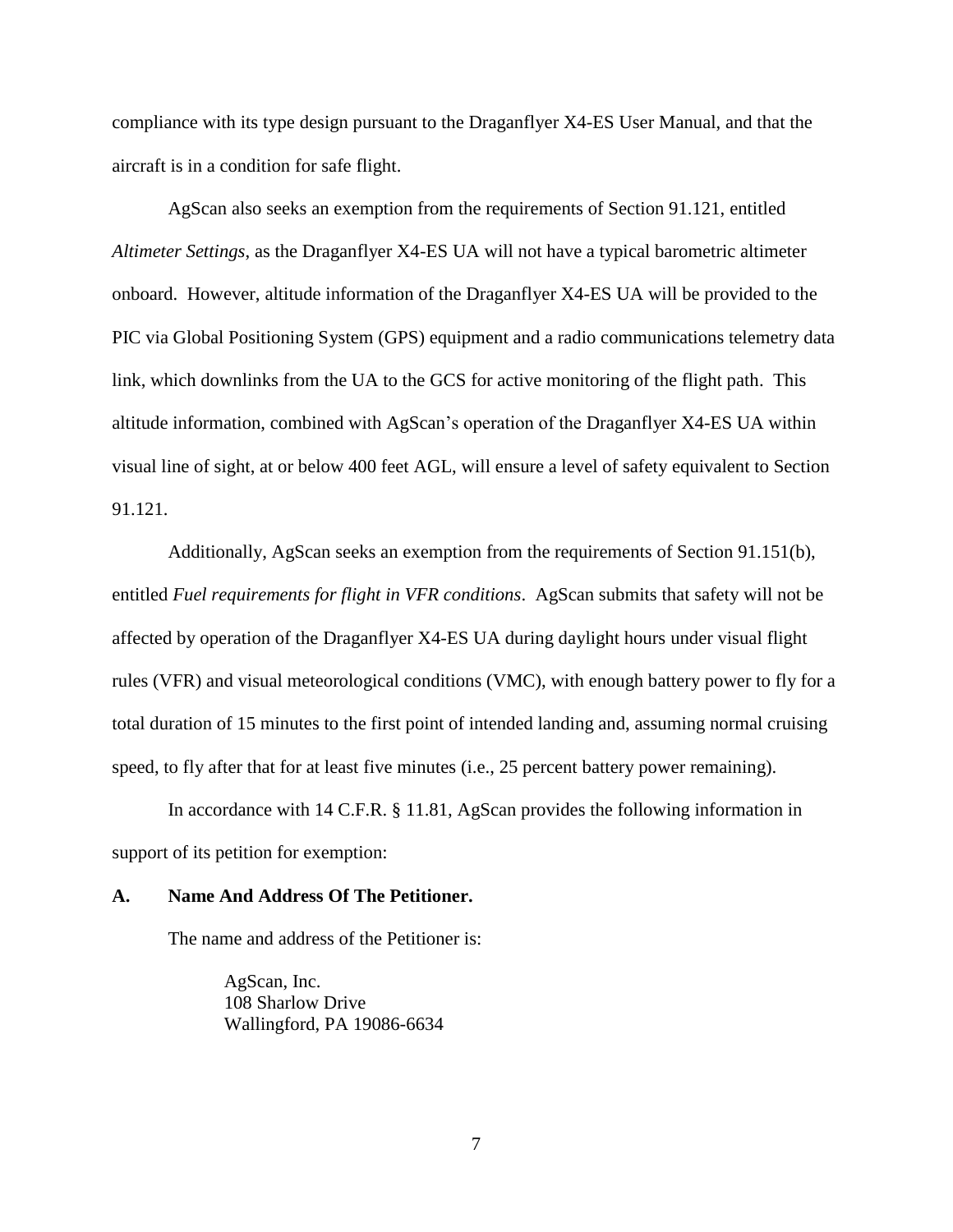The point of contact for this Petition and specific contact information is as follows:

Gregory S. Winton, Esq. The Aviation Law Firm 1997 Annapolis Exchange Parkway, Suite 300 Annapolis, Maryland 21401 Tel: (301) 294-8550 | Fax: (866) 568-9886 Email: Greg@aviationlawexperts.com

## **B. The Specific Sections Of 14 C.F.R. From Which AgScan Seeks Exemption.**

## **1. AgScan Seeks Exemption From The Requirements Of Section 61.113(a) And (b).**

Section 61.113, entitled *Private pilot privileges and limitations: Pilot in command*,

subsections (a) and (b) prescribe the following, in relevant part:

(a) No person who holds a private pilot certificate may act as a pilot in command (PIC) of an aircraft that is carrying passengers or property for compensation or hire; nor may that person, for compensation or hire, act as PIC of an aircraft.

(b) A private pilot may, for compensation or hire, act as PIC of an aircraft in connection with any business or employment if—

(1) The flight is only incidental to that business or employment; and

(2) The aircraft does not carry passengers or property for compensation or hire.

# **2. AgScan Seeks Exemption From The Requirements Of Section 91.7(a).**

Section 91.7, entitled *Civil aircraft airworthiness*, subsection (a), states the following:

(a) No person may operate a civil aircraft unless it is in an airworthy condition.

# **3. AgScan Seeks Exemption From The Requirements Of Section 91.121.**

Section 91.121, entitled *Altimeter settings*, subsection (a), states the following, in part:

(a) Each person operating an aircraft shall maintain the cruising altitude or flight level of that aircraft, as the case may be, by reference to an altimeter that is set, when operating--

(1) Below 18,000 feet MSL, to--

(i) The current reported altimeter setting of a station along the route and within 100 nautical miles of the aircraft;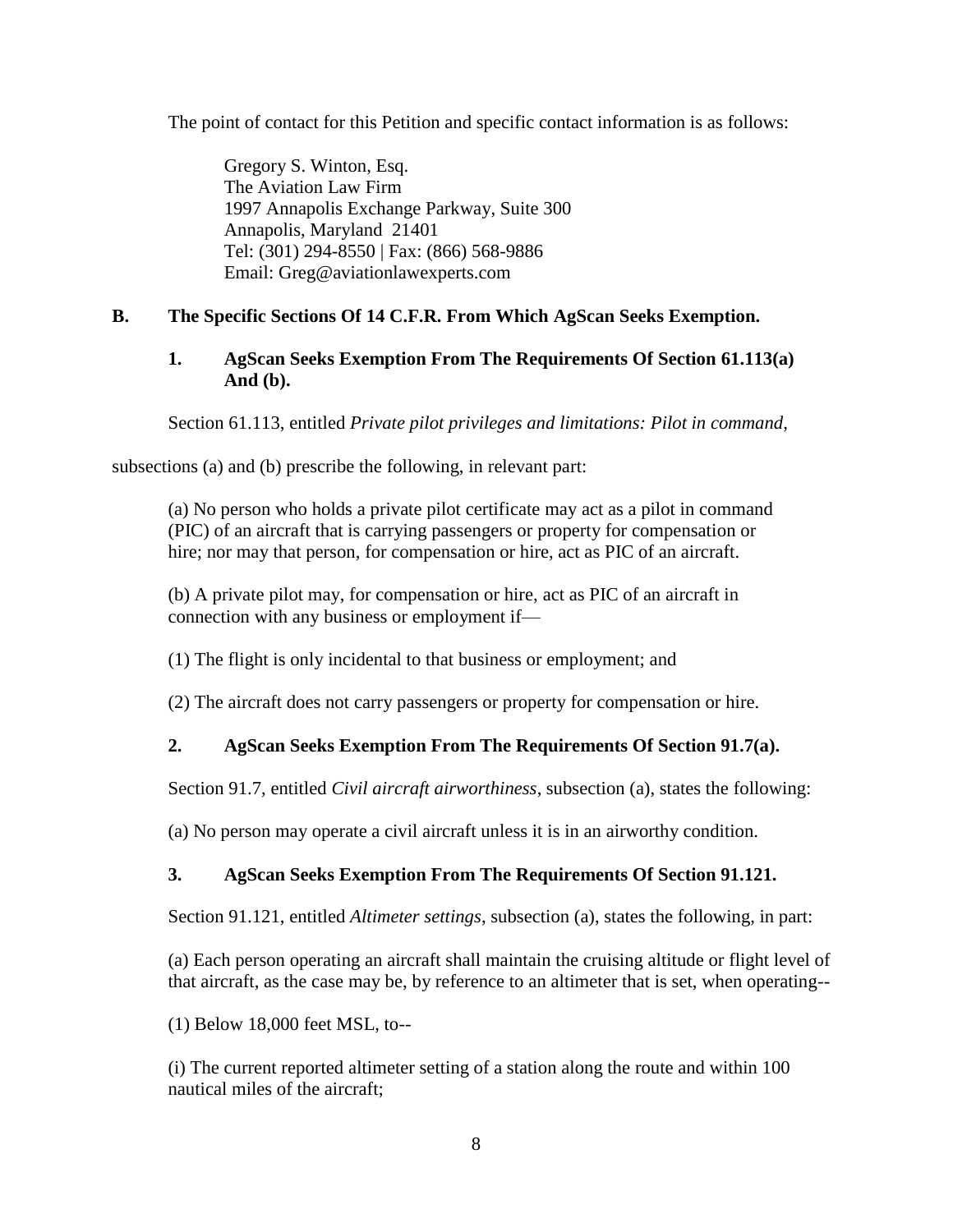(ii) If there is no station within the area prescribed in paragraph  $(a)(1)(i)$  of this section, the current reported altimeter setting of an appropriate available station; or

(iii) In the case of an aircraft not equipped with a radio, the elevation of the departure airport or an appropriate altimeter setting available before departure.

# **4. AgScan Seeks Exemption From The Requirements Of Section 91.151(b).**

Section 91.151, entitled *Fuel requirements for flight in VFR conditions*, subsection (b),

states the following:

(b) No person may begin a flight in a rotorcraft under VFR conditions unless (considering wind and forecast weather conditions) there is enough fuel to fly to the first point of intended landing and, assuming normal cruising speed, to fly after that for at least 20 minutes.

# **5. AgScan Seeks Exemption From The Requirement Of Section 91.405(a).**

Section 91.405, entitled *Maintenance required*, subsection (a), states the following:

Each owner or operator of an aircraft—

(a) Shall have that aircraft inspected as prescribed in subpart E of this part and shall between required inspections, except as provided in paragraph (c) of this section, have discrepancies repaired as prescribed in part 43 of this chapter[.]

# **6. AgScan Seeks Exemption From The Requirements Of Section 91.407(a)(1).**

Section 91.407, entitled *Operation after maintenance, preventive maintenance,* 

*rebuilding, or alteration, subsection (a)(1), states the following:* 

(a) No person may operate any aircraft that has undergone maintenance, preventive maintenance, rebuilding, or alteration unless--

(1) It has been approved for return to service by a person authorized under § 43.7 of this chapter[.]

## **7. AgScan Seeks Exemption From The Requirements Of Sections 91.409(a)(1) And 91.409(a)(2).**

Section 91.409, entitled *Inspections*, subsection (a), states the following: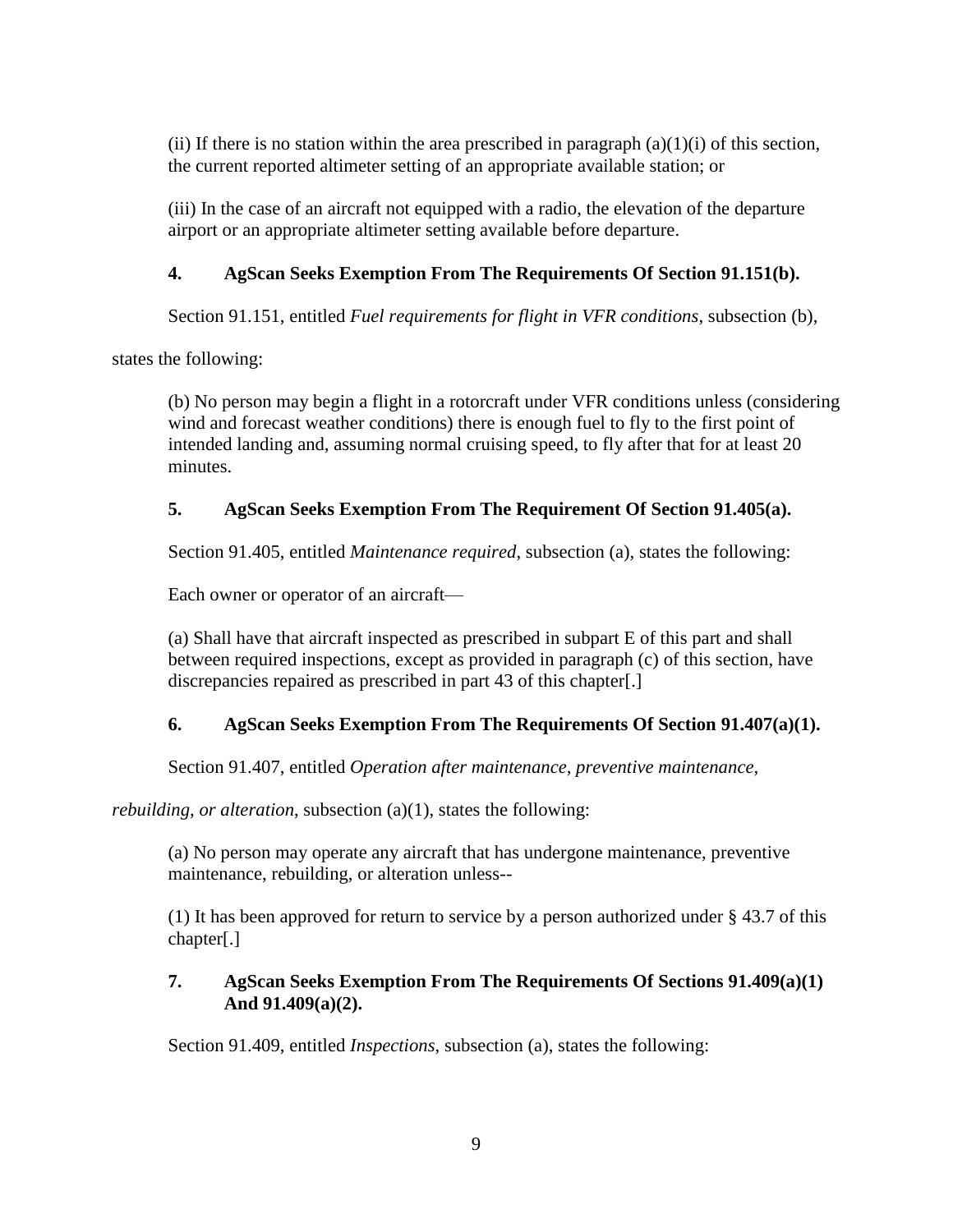(a) Except as provided in paragraph (c) of this section, no person may operate an aircraft unless, within the preceding 12 calendar months, it has had --

(1) An annual inspection in accordance with part 43 of this chapter and has been approved for return to service by a person authorized by § 43.7 of this chapter; or

(2) An inspection for the issuance of an airworthiness certificate in accordance with part 21 of this chapter.

## **8. AgScan Seeks Exemption From The Requirements Of Sections 91.417(a) And 91.417(b).**

Section 91.417, entitled *Maintenance records*, subsections (a) and (b), state the

following:

(a) Except for work performed in accordance with §§ 91.411 and 91.413, each registered owner or operator shall keep the following records for the periods specified in paragraph (b) of this section:

(1) Records of the maintenance, preventive maintenance, and alteration and records of the 100-hour, annual, progressive, and other required or approved inspections, as appropriate, for each aircraft (including the airframe) and each engine, propeller, rotor, and appliance of an aircraft. The records must include--

(i) A description (or reference to data acceptable to the Administrator) of the work performed; and

(ii) The date of completion of the work performed; and

(iii) The signature, and certificate number of the person approving the aircraft for return to service.

(2) Records containing the following information:

(i) The total time in service of the airframe, each engine, each propeller, and each rotor.

(ii) The current status of life-limited parts of each airframe, engine, propeller, rotor, and appliance.

(iii) The time since last overhaul of all items installed on the aircraft which are required to be overhauled on a specified time basis.

(iv) The current inspection status of the aircraft, including the time since the last inspection required by the inspection program under which the aircraft and its appliances are maintained.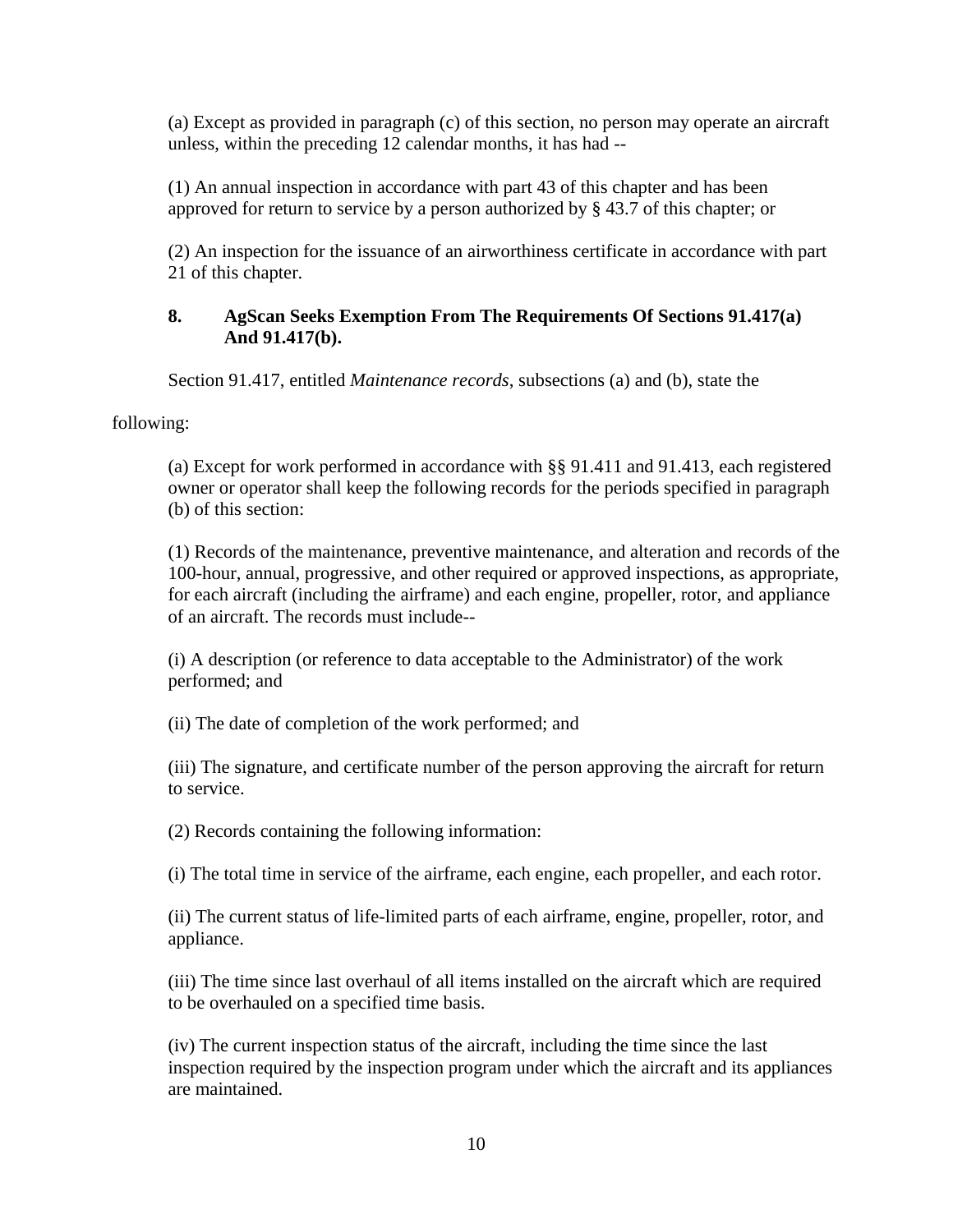(v) The current status of applicable airworthiness directives (AD) and safety directives including, for each, the method of compliance, the AD or safety directive number and revision date. If the AD or safety directive involves recurring action, the time and date when the next action is required.

(vi) Copies of the forms prescribed by § 43.9(d) of this chapter for each major alteration to the airframe and currently installed engines, rotors, propellers, and appliances.

(b) The owner or operator shall retain the following records for the periods prescribed:

(1) The records specified in paragraph (a)(1) of this section shall be retained until the work is repeated or superseded by other work or for 1 year after the work is performed.

(2) The records specified in paragraph (a)(2) of this section shall be retained and transferred with the aircraft at the time the aircraft is sold.

(3) A list of defects furnished to a registered owner or operator under § 43.11 of this chapter shall be retained until the defects are repaired and the aircraft is approved for return to service.

## **C. The Extent Of Relief AgScan Seeks And The Reason AgScan Seeks The Relief.**

## **1. Extent of Relief AgScan Seeks And The Reason AgScan Seeks Relief From Section 61.113(a) And (b).**

Relief from Section 61.113(a) and (b) entitled *Private pilot privileges and limitations:* 

*Pilot in command*, is requested to the extent necessary to allow a PIC holding a private or higher

level pilot certificate, a current and valid airman medical certificate, and who has completed the

Draganflyer X4-ES UAS training and currency requirements, to conduct the proposed UAS

flight operations for compensation or hire.

This relief is requested since the limitations set forth in Section 61.113(a) and (b) state

that a private pilot may, for compensation or hire, act as PIC of an aircraft in connection with any

business or employment if - (1) The flight is only incidental to that business or employment; and

(2) The aircraft does not carry passengers or property for compensation or hire.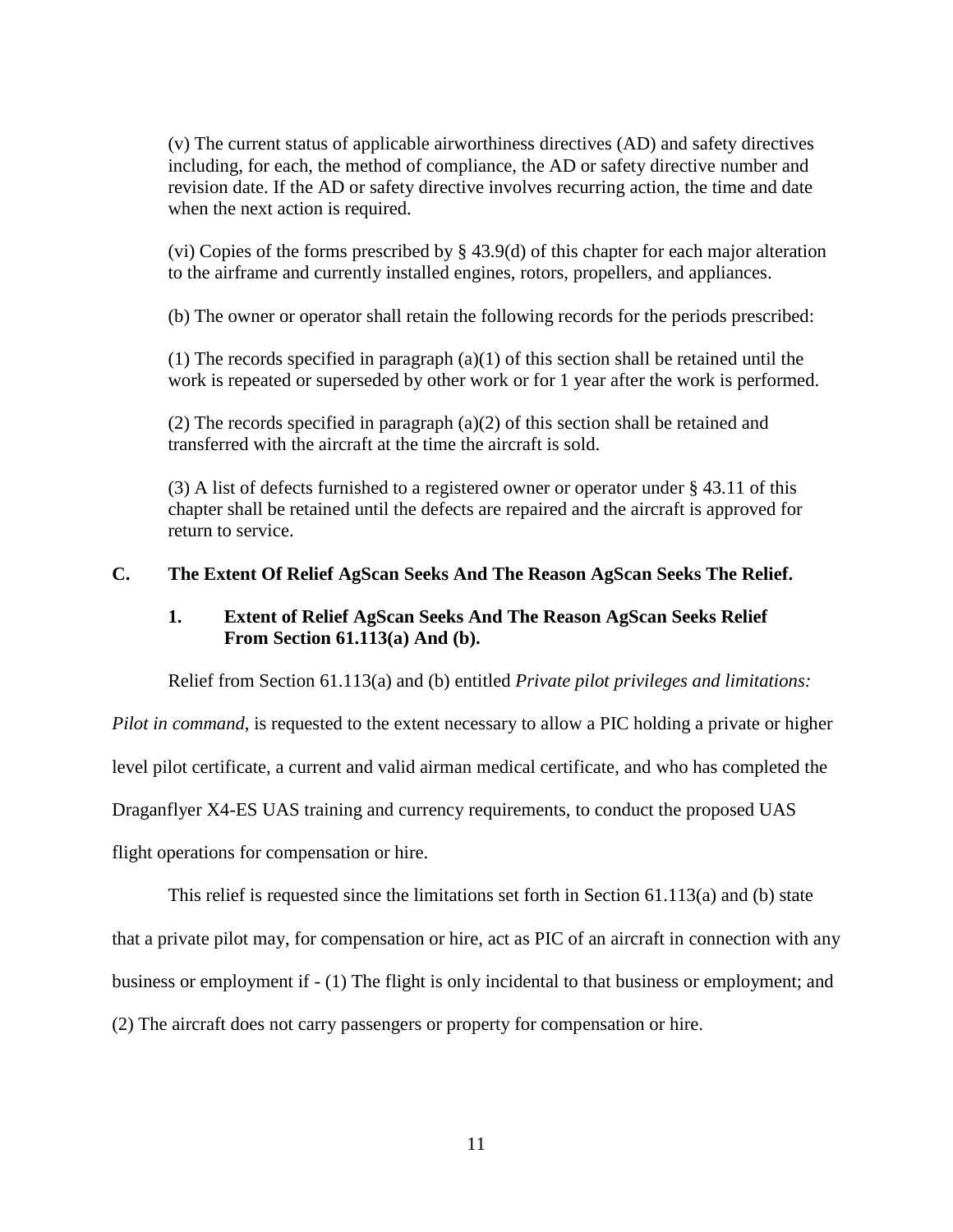As set forth more fully below, AgScan submits that an equivalent level of safety will be maintained because no PIC will be allowed to operate the Draganflyer X4-ES UAS unless that PIC has demonstrated, through the Draganflyer X4-ES UAS training and currency requirements, that the PIC is able to safely operate the Draganflyer X4-ES UAS in a manner consistent with the operations specifications as described in this exemption, including evasive and emergency maneuvers, as well as maintaining appropriate distances from people, vessels, vehicles and structures.

Further, AgScan submits that all flights of the Draganflyer X4-ES UAS conducted by the PIC pursuant to the grant of this Petition - (1) will be incidental to AgScan's business; and (2) will not carry passengers or property for compensation or hire.

## **2. Extent of Relief AgScan Seeks And The Reason AgScan Seeks Relief From Section 91.7(a).**

Relief from Section 91.7(a) entitled *Civil aircraft airworthiness*, is requested to the extent required to allow AgScan to determine that the Draganflyer X4-ES UAS is in an airworthy condition prior to every flight by ensuring that the UAS is in compliance with the Draganflyer X4-ES User Manual, and that the aircraft is in a condition for safe flight.

AgScan seeks the requested relief because the Draganflyer X4-ES UAS does not require an airworthiness certificate in accordance with 14 C.F.R. Part 21, Subpart H. Therefore, prior to every flight, AgScan will ensure that the Draganflyer X4-ES UAS is in an airworthy condition based upon a visual inspection, in order to determine that the UA and its components are in compliance with its type design and operating documents (i.e., the Draganflyer X4-ES User Manual, GCS User Manual, and Draganflyer X4-ES System Maintenance Manual), and that the aircraft can be operated safely pursuant to the conditions and limitations stated herein.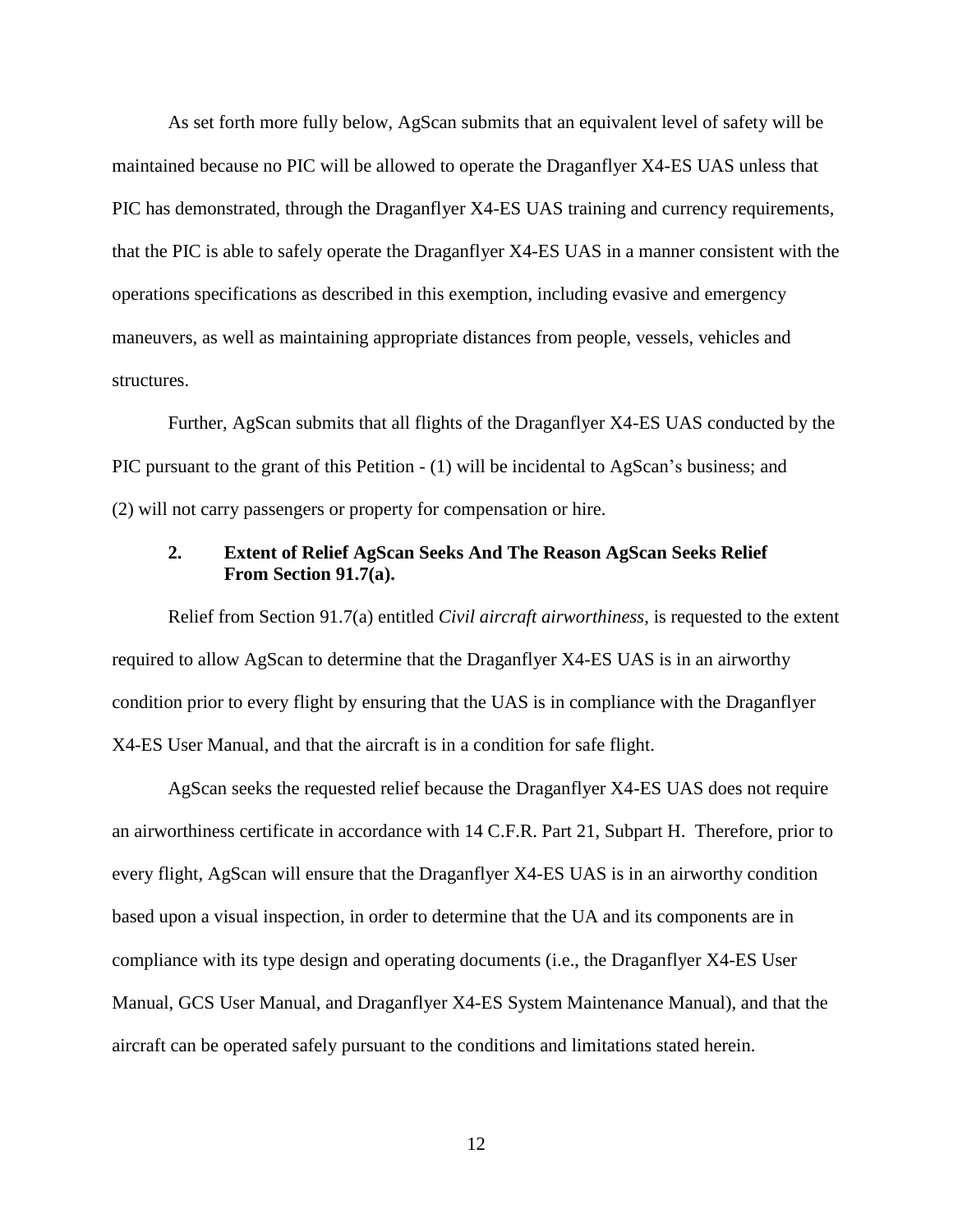### **3. Extent of Relief AgScan Seeks And The Reason AgScan Seeks Relief From Section 91.121.**

Relief from Section 91.121, entitled *Altimeter settings*, may be required to allow flight operations of the Draganflyer X4-ES UAS, which utilizes a barometric pressure sensor, GPS equipment, and a radio communications telemetry data link to downlink altitude information from the UA to the PIC at the GCS. AgScan seeks the requested relief because the Draganflyer X4-ES UA does not utilize a typical barometric altimeter onboard that may be set as contemplated by Section 91.121. As more fully set forth below, an equivalent level of safety will be maintained since the Draganflyer X4-ES UA is equipped with a barometric pressure sensor and GPS equipment, which automatically ensures that a ground level pressure setting will be established prior to each flight, and provides the PIC with altitude information of the UA on the heads-up display of the GCS.

## **4. Extent Of Relief AgScan Seeks And The Reason AgScan Seeks Relief From Section 91.151(b).**

Relief from Section 91.151(b) entitled *Fuel requirements for flight in VFR conditions*, is requested to the extent required to allow flights of the battery powered Draganflyer X4-ES UA during daylight hours in visual meteorological conditions (VMC), under visual flight rules (VFR), for a total duration of 15 minutes to the first point of intended landing and, assuming normal cruising speed, to fly after that for at least five minutes (i.e., 25 percent battery power remaining). AgScan seeks the requested relief because without an exemption from Section 91.151(b), the flight time duration of the battery powered Draganflyer X4-ES UA will severely constrain the practicality of any aerial acquisition and research flight operations that AgScan proposes to conduct pursuant to this Petition.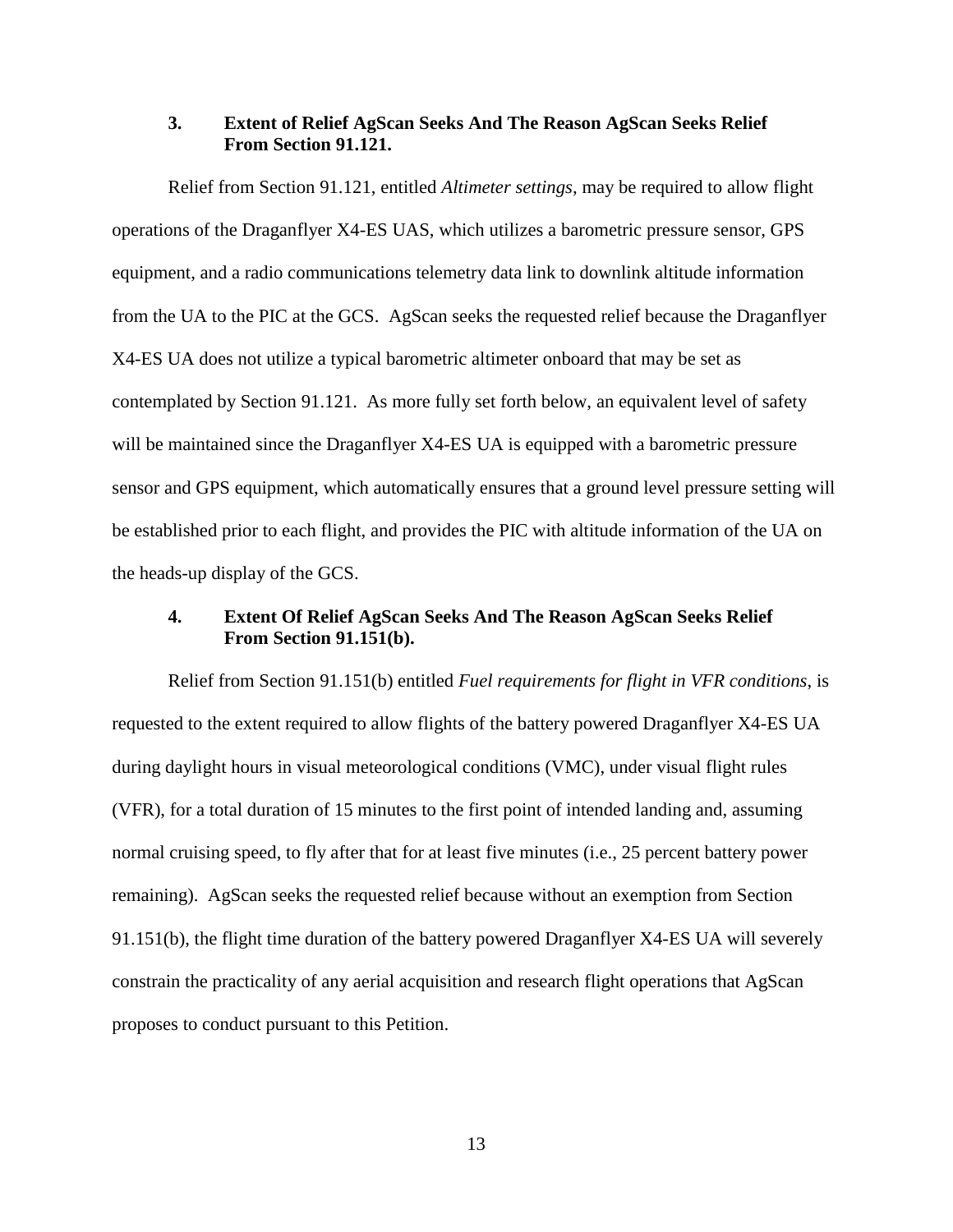Significantly, as set forth below, the technical specifications of the Draganflyer X4-ES UAS, the Draganflyer X4-ES User Manual, and AgScan's proposed operating limitations, ensure that AgScan will safely operate the battery powered Draganflyer X4-ES UA during daylight hours under VFR, with enough battery power to fly for a total duration of 15 minutes to the first point of intended landing and, assuming normal cruising speed, to fly after that for at least five minutes (i.e., 25 percent battery power remaining).

## **5. Extent Of Relief AgScan Seeks And The Reason AgScan Seeks Relief From Sections 91.405(a), 91.407(a)(1), 91.409(a)(1) & (a)(2), And 91.417(a) & (b).**

Since Sections 91.405(a), 91.407(a)(1), 91.409(a)(1) & (a)(2), and 91.417(a) & (b) only apply to aircraft with an airworthiness certificate, AgScan requests relief from these Sections because the Draganflyer X4-ES UAS does not require an airworthiness certificate. As set forth more fully below, the Draganflyer X4-ES UAS meets the conditions of Section 333 of the FMRA for operation without an airworthiness certificate. Accordingly, AgScan will use manufacturer trained technicians to perform maintenance, alterations, or preventive maintenance on the UAS using the methods, techniques, and practices prescribed in the manufacturer's maintenance manual. Furthermore, AgScan will document and maintain all maintenance records for the Draganflyer X4-ES UAS.

## **D. The Reasons Why Granting AgScan's Request For Exemption Would Be In The Public Interest; That Is, How It Would Benefit The Public As A Whole.**

Granting the present Petition will further the public interest by allowing AgScan to safely, efficiently, and economically perform aerial acquisitions and research over rural areas of the United States, commercially, in support of government entities, agriculture, scientific studies, wildlife monitoring, forestry operations, and the oil and gas industries. Additionally, use of the Draganflyer X4-ES UAS will decrease congestion of the NAS, reduce pollution, and provide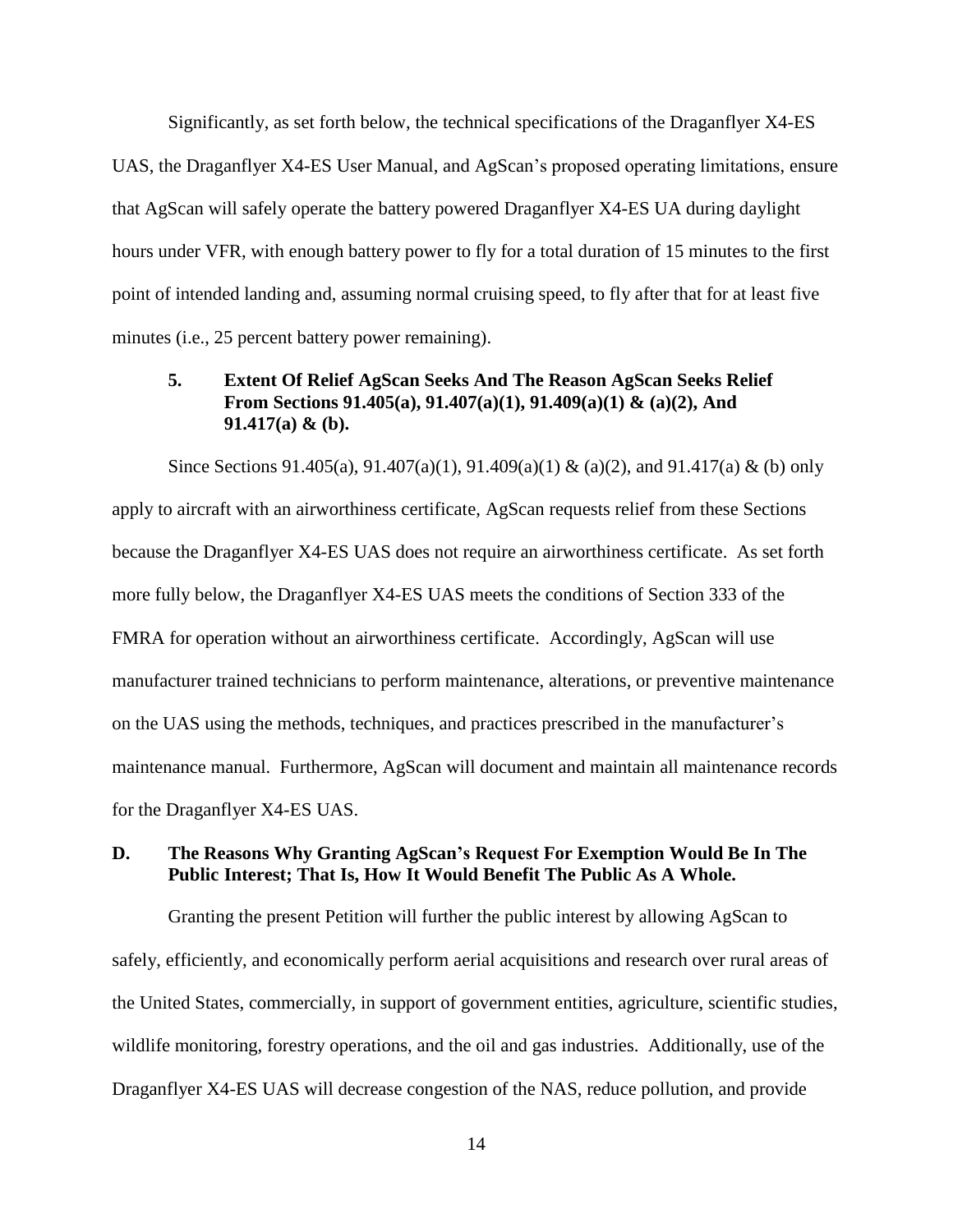significant benefits to the economy. Notably, the benefits of AgScan's proposed operation of the Draganflyer X4-ES UAS will be realized without implicating any privacy issues.

## **1. The Public Will Benefit From The Aerial Acquisition And Research Performed.**

AgScan submits this Petition to commercially operate the Draganflyer X4-ES UAS and perform aerial acquisition and research throughout rural areas of the United States, in support of government entities, agriculture, infrastructure management assessments, search and rescue operations, and reconnaissance operations during emergency situations. The Draganflyer X4-ES UAS will provide safe, efficient, and economical aerial acquisition and research to further each of these fields, all of which are critical to the well being of the general public.

The specific operations that AgScan will perform with the Draganflyer X4-ES UAS demonstrate how the requested exemption will directly benefit the above-referenced industries and the general public as a whole.

### *Agriculture*

In the field of agriculture, AgScan's operation of the Draganflyer X4-ES UAS will be used to assess and increase crop yields, and allows for less, more precise use of pesticides and herbicides. Specifically, AgScan's ability to use the Draganflyer X4-ES UAS to perform presaved flight pattern operations via the fully automated GCS, will allow for time-lapse photos of fields, crops, and known land tracts. This ability to accurately re-create the exact same GPS derived flight patterns, during all seasons, will provide invaluable data for land and soil management, which cannot be recreated using conventional manned aircraft. The capability of the Draganflyer X4-ES UAS to utilize the high definition video camera packages, high definition photography packages, and infrared camera packages, will allow for detailed analysis and recording. With the use of photo-rendering software, three dimensional maps and topography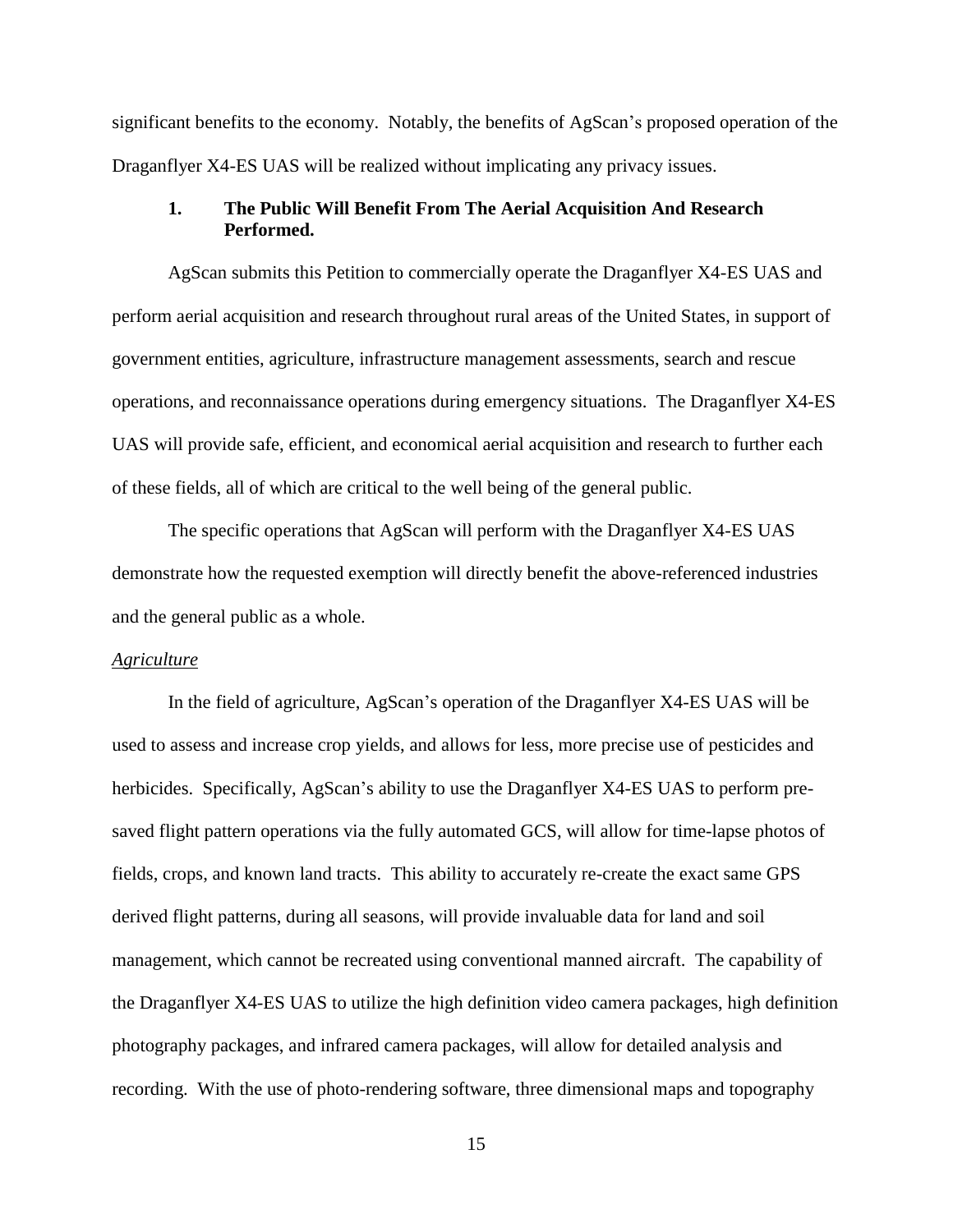data will be combined with time-lapse photography acquired by the Draganflyer X4-ES UAS, in order to create highly detailed maps necessary to determine land erosion, perform flood mapping, and provide critical information for land management.

### *Infrastructure Management*

With respect to infrastructure management, AgScan will equip the Draganflyer X4-ES UAS with a variety of sensors for the purpose of performing bridge inspections in order to detect defects, such as delamination and fractures. The Draganflyer X4-ES UAS will also enable AgScan to detect and predict the formation of potholes, which is a leading cause of damage on the nation's roadways. According to the Federal Highway Administration, there are 607,380 bridges in the United States and 67,000 are classified structurally deficient, 87,740 are classified as functionally obsolete, and 18,000 are classified as fracture critical. Since traditional bridge inspection methods are more than 100 years old, the public will benefit from inspection methods involving AgScan's operation of the Draganflyer X4-ES UAS.

### **2. The Public Will Benefit From Decreased Congestion Of The NAS.**

The Draganflyer X4-ES UA is battery powered and serves as a safe, efficient, and economical alternative to the manned aircraft traditionally utilized to obtain aerial imagery. By reducing the amount of manned aircraft needed to perform aerial acquisitions, an exemption allowing the use of a Draganflyer X4-ES UAS would reduce the amount of manned aircraft in the NAS, reduce noise and air pollution, as well as increase the safety of life and property in the air and on the ground.

Furthermore, by reducing the number of manned aircraft operating in the NAS, congestion around airports caused by arriving and departing aircraft will be reduced. The Draganflyer X4-ES UA does not require an airport to takeoff or land. Likewise, a reduction of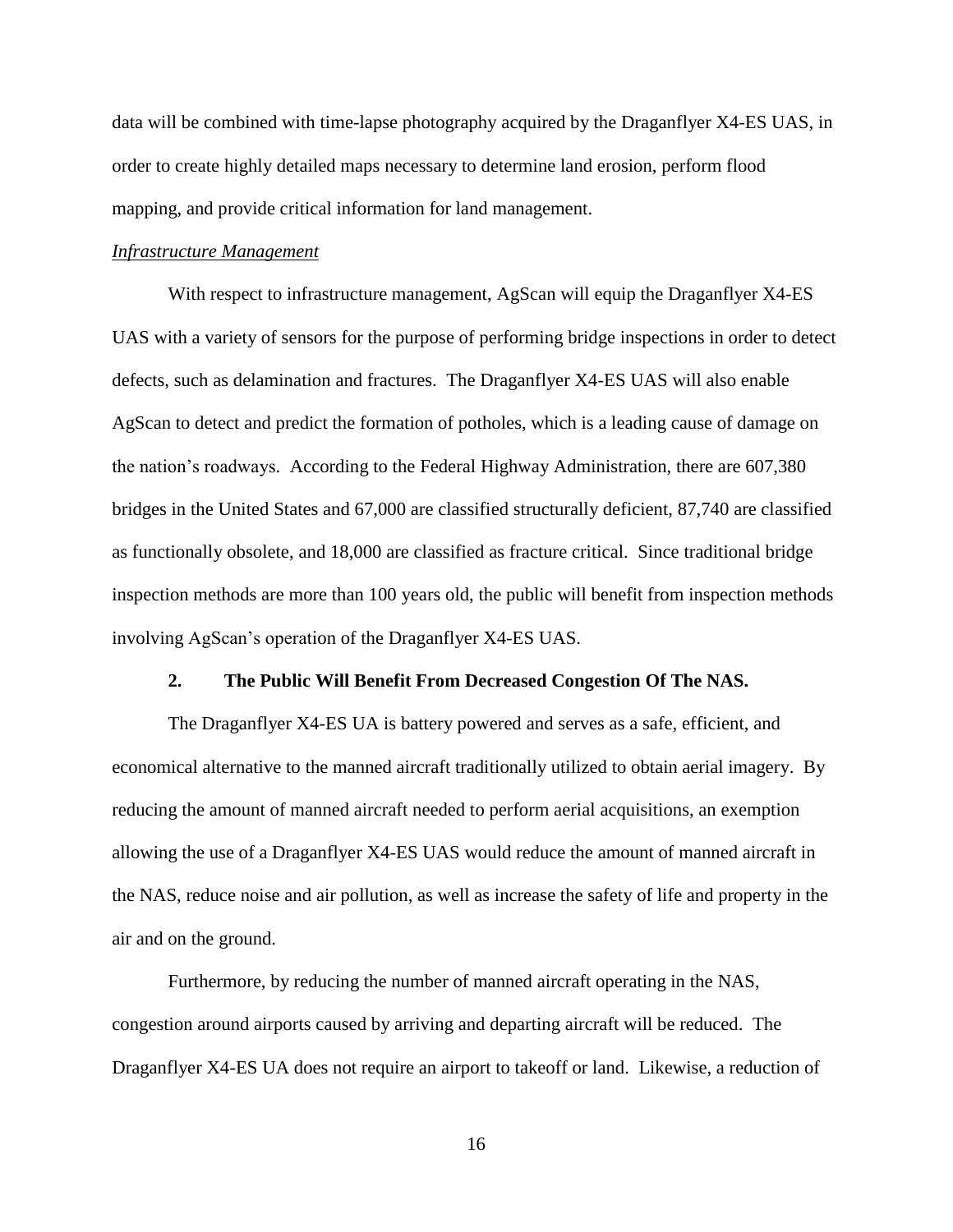manned aircraft conducting aerial survey missions would result in fewer aircraft that must be handled by air traffic control during the ground, takeoff, departure, arrival, and landing phases of flight operations.

## **3. The Public Will Benefit From The Safety And Efficiency Of The Draganflyer X4-ES UAS.**

Conducting aerial acquisitions with the Draganflyer X4-ES UAS, instead of manned aircraft, will greatly benefit the public by drastically reducing the levels of air and noise pollution generated during traditional aerial survey flight operations. By using battery power and electric motors, the Draganflyer X4-ES UAS produces no air pollution, and is the most viable environmentally conscious alternative to the cabin class, six cylinder internal combustion twin engine aircraft that are typically utilized for aerial acquisitions, while burning approximately 20-30 gallons per hour of leaded aviation fuel. The Draganflyer X4-ES UA, while reducing the carbon footprint of aerial acquisitions, also reduces noise pollution, as the UA is propelled by battery powered electric motors, rather than an internal combustion engine.

By using the Draganflyer X4-ES UAS to perform aerial acquisitions, the substantial risk to life and property in the air and on the ground, which is usually associated with traditional manned aircraft flight operations, will be substantially reduced or completely eliminated. Aside from the lack of flightcrew members located onboard the aircraft, the Draganflyer X4-ES UA (weighing approximately 5.5 pounds at its maximum gross weight with a diameter of 42 inches, and with no fuel on board), has less physical potential for collateral damage to life and property on the ground, and in the air, compared to the manned aircraft that typically conduct aerial acquisitions (weighing approximately 6,500 pounds with a wingspan of approximately 40 feet, a length of 34 feet, and a fuel capacity of 180 gallons).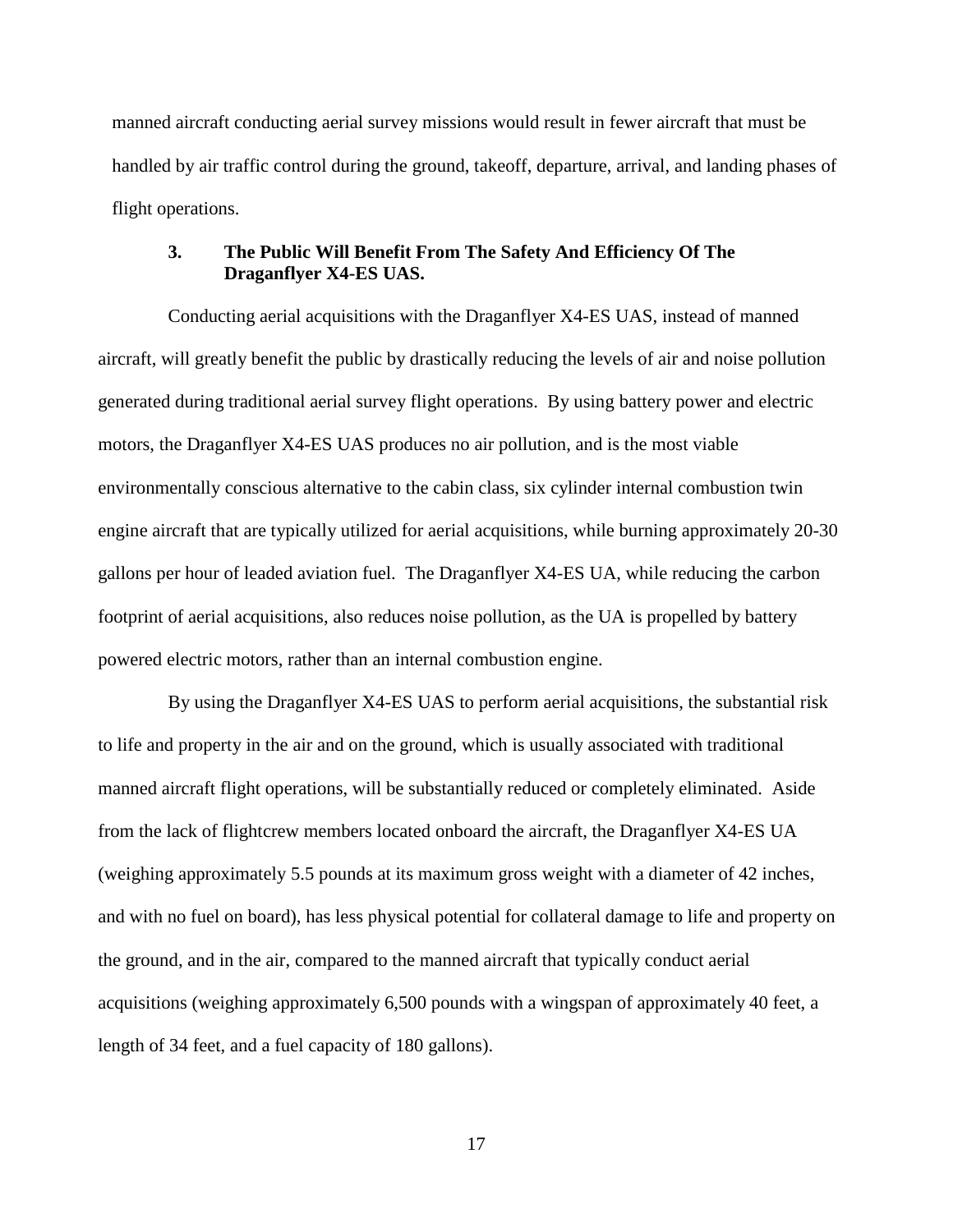## **4. Performing Aerial Acquisition Operations With The Draganflyer X4-ES UAS Will Benefit The Economy.**

In addition to being safe and efficient, the Draganflyer X4-ES UAS is also an economical alternative to using manned aircraft to conduct aerial acquisitions. As such, operation of the Draganflyer X4-ES UAS will allow United States based companies, like AgScan, to remain competitive and contribute to growth of the U.S. economy. Specifically, with the rising cost of aviation fuel and the Environmental Protection Agency ("EPA") regulatory actions phasing out leaded aviation fuels, U.S. owned and operated companies must adopt new and alternative technology in order to remain competitive. Operating the battery powered Draganflyer X4-ES UAS is one such technology that not only allows companies greater operational flexibility compared to manned aircraft, but provides such flexibility without the high operational cost of a traditional manned aircraft.

By operating the Draganflyer X4-ES UAS, companies such as AgScan can remain competitive and profitable, and therefore, provide greater job stability to employees and contractors, which will ultimately contribute to growth of the U.S. economy. Improved financial performance of U.S. companies, through commercial use of the Draganflyer X4-ES UAS, provides a stable workforce that increases consumer spending; improves local, state, and federal tax revenues; and allows companies to invest in research and development in order to remain competitive both in the United States and abroad.

### **5. There Are No Privacy Issues.**

Similar to the manned aerial acquisition flight operations that have been conducted for decades, AgScan's proposed operation of the Draganflyer X4-ES UAS will not implicate any privacy issues. Specifically, the Draganflyer X4-ES UAS will be operated only in rural areas, and in accordance with the Federal Aviation Regulations, including the minimum altitude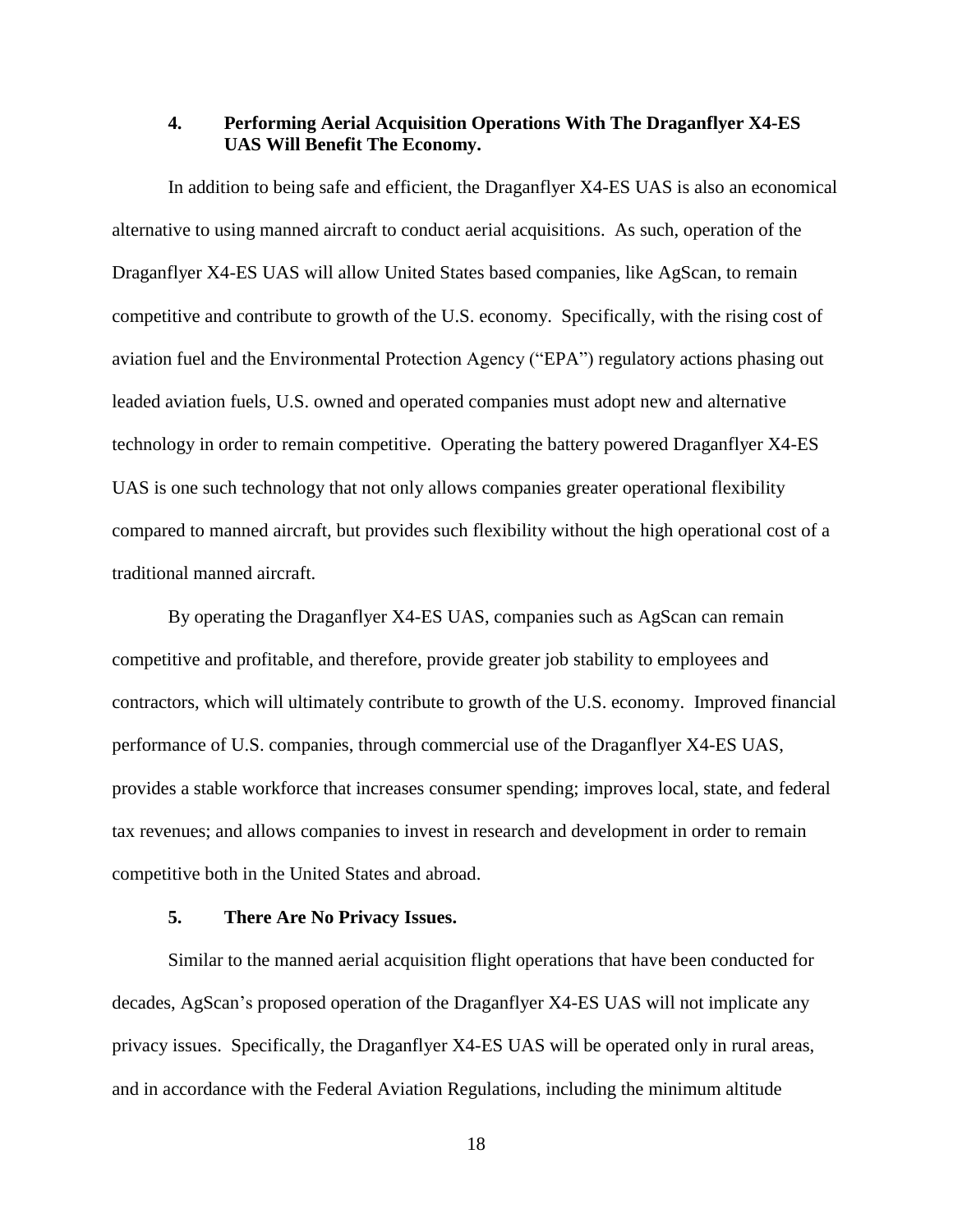requirements of 14 C.F.R. § 91.119. Most significantly, the Draganflyer X4-ES UA will not be operated closer than 500 feet to any person, vessel, vehicle, or structure, which is not directly involved in the operation.

## **E. The Reasons Why Granting The Exemption Would Not Adversely Affect Safety, Or How The Exemption Would Provide A Level Of Safety At Least Equal To That Provided By The Rule From Which AgScan Seeks Exemption.**

## **1. Reasons Why The Draganflyer X4-ES UAS Meets The Conditions Of The FAA Modernization and Reform Act of 2012 (FMRA) Section 333.**

In consideration of the size, weight, speed, and limited geographical areas associated with

the unmanned aircraft and its proposed flight operations, AgScan's operation of the Draganflyer

X4-ES UAS meets the conditions of FMRA Section 333, and will not require an airworthiness

certificate in accordance with 14 C.F.R. Part 21, Subpart H.

Section 333 provides authority for a UAS to operate without airworthiness certification

and sets forth requirements for considering whether a UAS will create a hazard to users of the

NAS or the public, or otherwise pose a threat to national security. Specifically, FMRA Section

333 states the following, in part:

*(a) In General.--Notwithstanding any other requirement of this subtitle, and not later than 180 days after the date of enactment of this Act, the Secretary of Transportation shall determine if certain unmanned aircraft systems may operate safely in the national airspace system before completion of the plan and rulemaking required by section 332 of this Act or the guidance required by section 334 of this Act.*

*(b) Assessment of Unmanned Aircraft Systems.--In making the determination under subsection (a), the Secretary shall determine, at a minimum--*

*(1) which types of unmanned aircraft systems, if any, as a result of their size, weight, speed, operational capability, proximity to airports and populated areas, and operation within visual line of sight do not create a hazard to users of the national airspace system or the public or pose a threat to national security; and*

*(2) whether a certificate of waiver, certificate of authorization, or airworthiness certification under section 44704 of title 49, United States Code, is required for the operation of unmanned aircraft systems identified under paragraph (1).*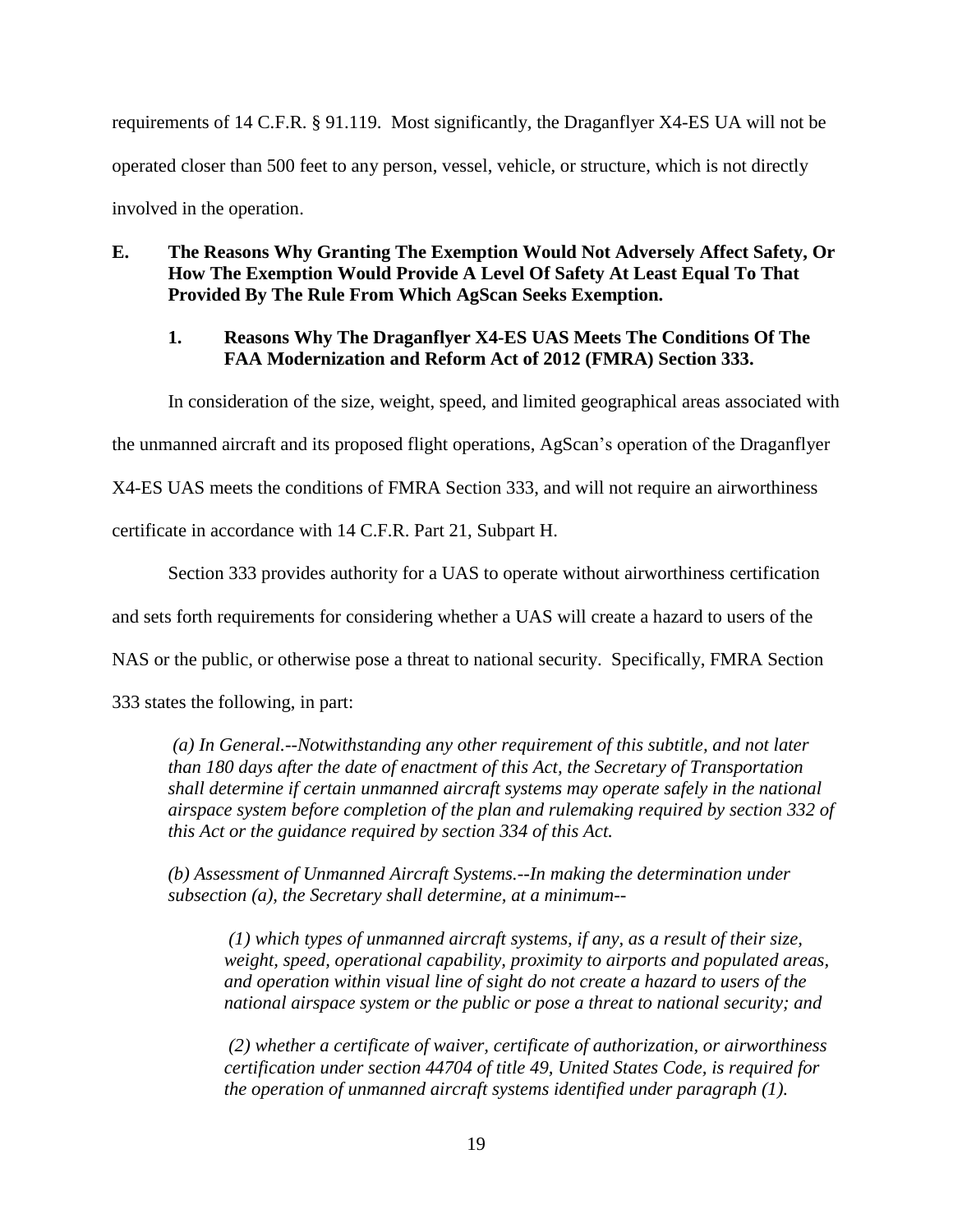*(c) Requirements for Safe Operation.--If the Secretary determines under this section that certain unmanned aircraft systems may operate safely in the national airspace system, the Secretary shall establish requirements for the safe operation of such aircraft systems in the national airspace system.*

In seeking this exemption, AgScan submits that the Draganflyer X4-ES UAS can operate safely in the NAS pursuant to FMRA Section 333, as demonstrated by: (a) the characteristics of the Draganflyer X4-ES UAS; (b) the pilot certification requirement; and (c) the specific operating limitations.

## **a. The Specifications Of The Draganflyer X4-ES UAS Demonstrate Its Safe Characteristics.**

The Draganflyer X4-ES UAS does not create a hazard to users of the NAS or the public, or otherwise pose a threat to national security considering its size, weight, speed, and operational capability.

## **i. Technical Specifications Of The Draganflyer X4-ES UAS.**

The technical specifications of the Draganflyer X4-ES UAS are set forth at pages 77-80

of the Draganflyer X4-ES User Manual, attached hereto as Exhibit A. Exhibit A contains

proprietary information and is to be held in a separate file pursuant to 14 C.F.R. § 11.35(b)<sup>1</sup>.

## **ii. The Draganflyer X4-ES UAS Autonomous Flight And Navigation Modes Enable The UAS To Remain Within A Defined Operational Area.**

The Draganflyer X4-ES UAS may be operated in either the semi- autonomous or fullyautonomous flight modes. In its basic configuration, the Draganflyer X4-ES UAS autonomous flight mode features include a GPS Position and Altitude Hold, and a Return To Home (RTH) function. While utilizing the GPS Position and Altitude Hold feature, the UA will automatically

 $\overline{a}$ 

<sup>&</sup>lt;sup>1</sup> Exhibits to this Petition contain proprietary information, and in accordance with 14 C.F.R.  $\S$ 11.35(b), are not to be included in the Federal Docket Management System (FDMS).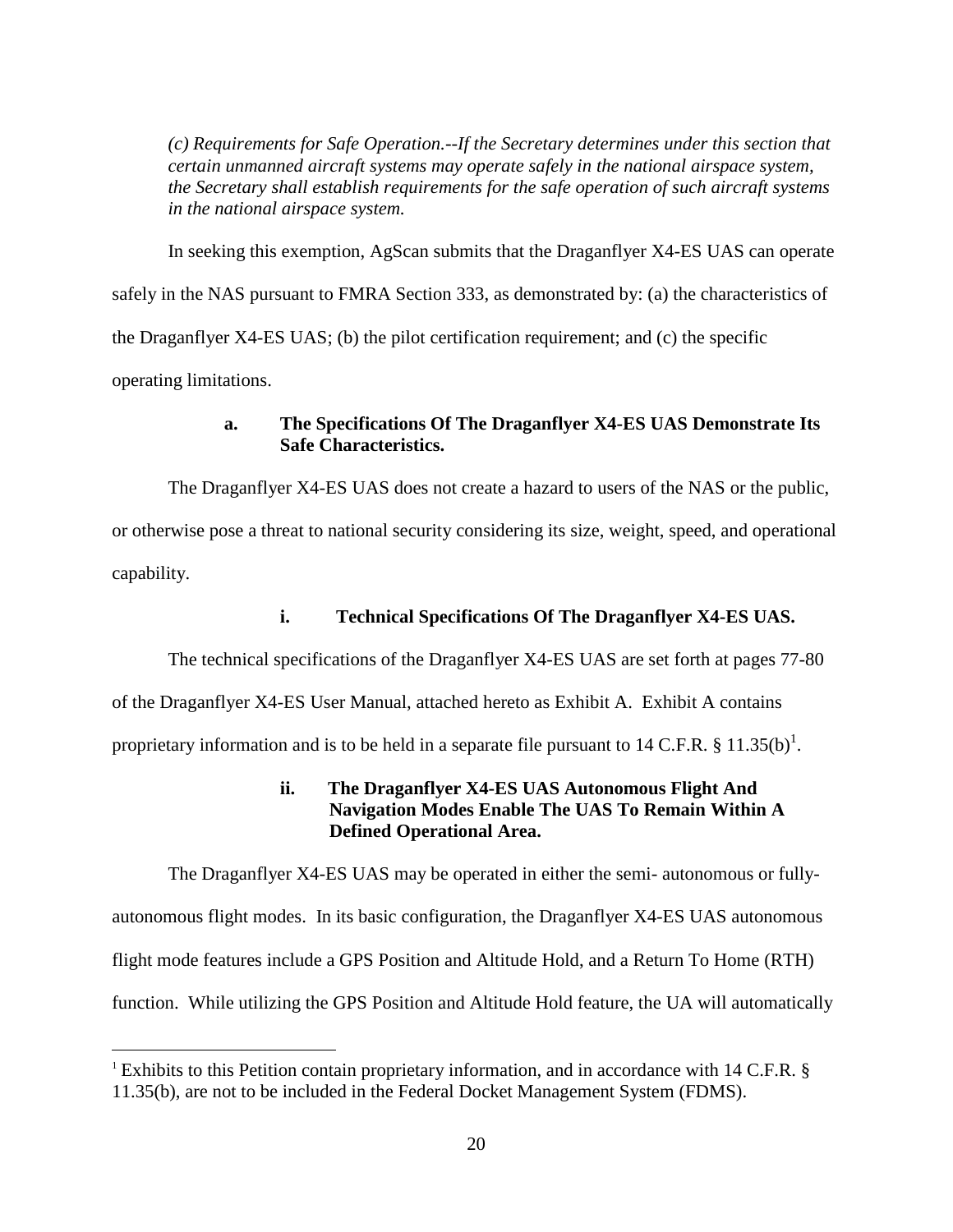hold its position, altitude and heading. The RTH function commands a direct route to the original point of launch, where the UA will perform an autonomous landing.

A complete description of the GPS Position and Hold function of the Draganflyer X4-ES UAS is provided at pages 34-35 of the Draganflyer X4-ES User Manual, attached hereto as Exhibit A. Exhibit A contains proprietary information and is to be held in a separate file pursuant to 14 C.F.R. § 11.35(b).

## **iii. The Draganflyer X4-ES UAS Is Designed For Automatic Return To Home Or Auto-Land In The Event Of Loss Of The Control Link Or Navigation.**

According to the manufacturer of the Draganflyer X4-ES UAS, in the unlikely event of a low battery condition or loss of the control link, the UA will automatically land or return to the point of launch. An altitude threshold can also be programmed, so that the UA will not exceed a preset altitude.

Through the GCS, the PIC may select whether the UA will return to the point of launch or automatically land in the unlikely event of the loss of the control link. If the automatic landing feature is selected, the UA will begin a slow, safe, automatic descent to landing if the control link is lost. Through feedback via on-board inertia sensors, the UA motors are turned off and the rotors stop spinning, when the UA touches down upon landing.

Upon a loss of the control link, if the return to point of launch is selected, the UA will begin to return to the point of launch, in a direct line. Once the UA returns to the point of launch, it will hover to begin the manual landing process, or, if the control link has not been reestablished, the UA will automatically land. If the control link is reestablished during a loss of control link situation, the PIC may begin to manually control the UA.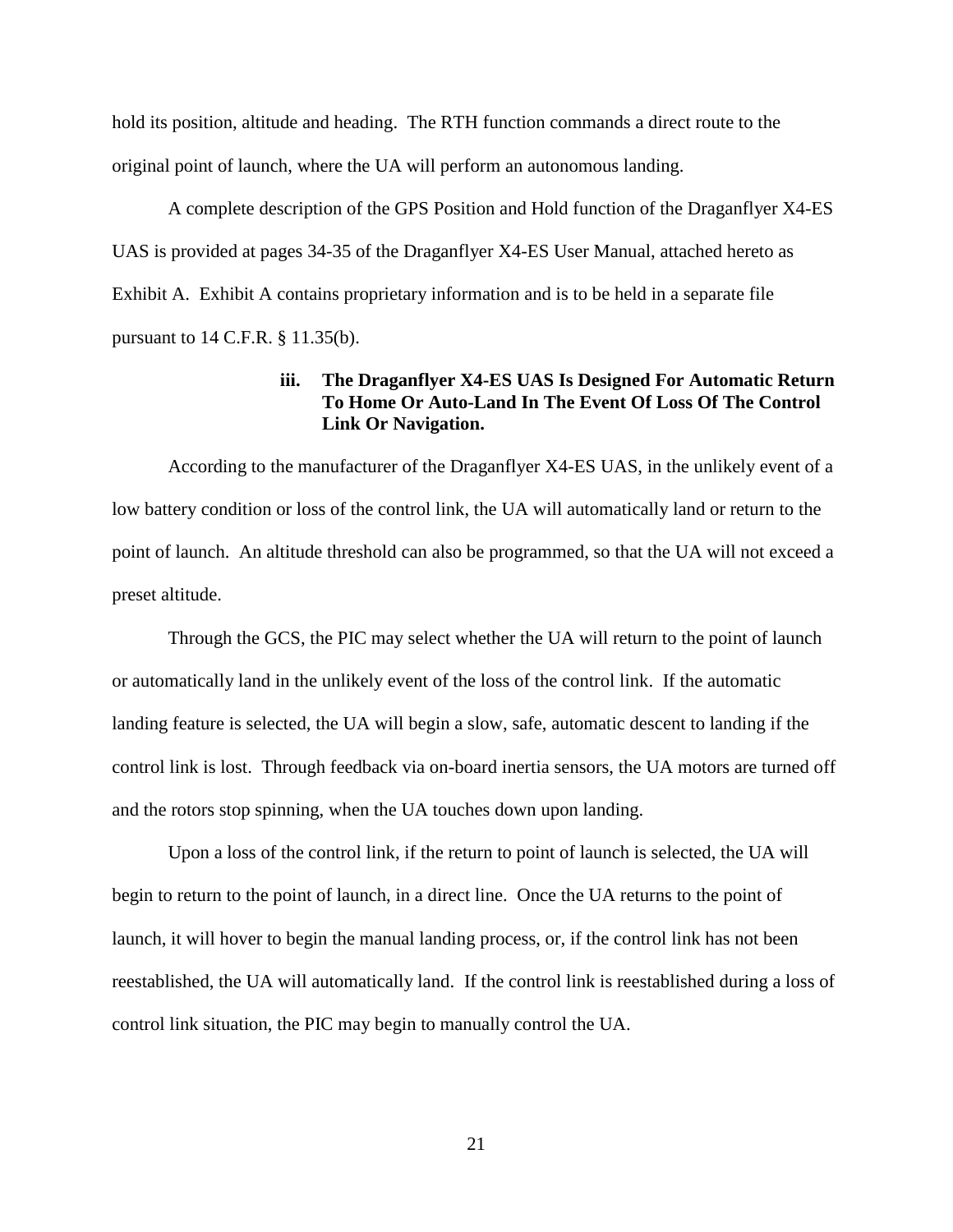Additionally, the PIC will receive audible and visual alerts at the GCS in the event of degradation of the GPS signal or control link. If less than six GPS satellites are within range of the Draganflyer X4-ES UAS, the PIC will receive an audible and visual "Low GPS Warning", which will also disable the GPS Position and Hold feature, as well as the RTH feature. Likewise, the Draganflyer X4-ES UAS will provide an audible and visual warning to the PIC at the GCS if the control link is lost, while the UA enters failsafe mode and either begins to return to the point of launch, or automatically lands, depending upon the PIC's previous settings. Once the control link is reestablished, the PIC will be notified through audible and visual alerts at the GCS.

A description of the fail-safe systems of the Draganflyer X4-ES UAS is attached hereto as Exhibit B. Exhibit B contains proprietary information and is to be held in a separate file pursuant to 14 C.F.R. § 11.35(b).

#### **iv. The Draganflyer GCS And Its Operation.**

A complete description of the operation and specifications of the Draganflyer X4-ES UAS GCS and flight control software is provided in the Draganflyer GCS User Manual. A copy of the Draganflyer GCS User Manual, which contains proprietary information, is attached hereto as Exhibit C, and is to be held in a separate file pursuant to 14 C.F.R. § 11.35(b).

## **b. Flight Operations Of The Draganflyer X4-ES UAS Are Limited To The Line Of Sight Of A Certificated Pilot in Command With A Safety Observer.**

AgScan will only utilize certificated pilots who possess a valid and current airman medical certificate to act as a pilot in command (PIC) of the Draganflyer X4-ES UAS. Additionally, a safety observer will assist all pilots.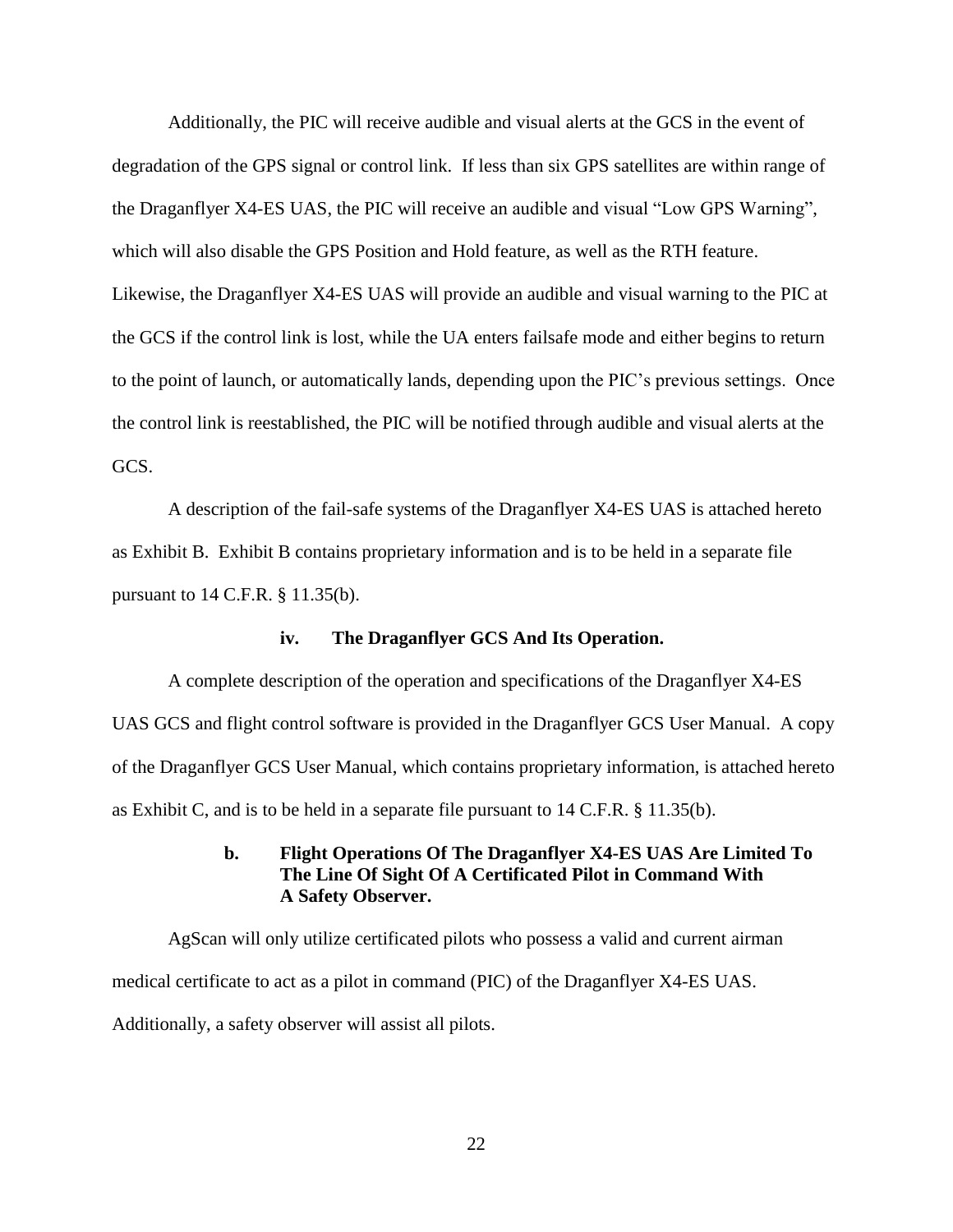## **c. Flights Of The Draganflyer X4-ES UAS Will Be Conducted Pursuant To Specific Operating Limitations.**

In seeking this exemption, AgScan proposes to commercially operate the Draganflyer

X4-ES UAS for the special purpose of conducting aerial acquisitions over rural areas of United

States, pursuant to the following specific operating limitations:

1) Operations authorized by this grant of exemption are limited to the following aircraft described in the operator's manual which is a quad rotor aircraft weighing less than 5.5 pounds: Draganflyer X4-ES Unmanned Aircraft System. Proposed operations of any other aircraft will require a new petition or a petition to amend this grant.

2) The UA may not be flown at an indicated airspeed exceeding 26 knots.

3) The UA must be operated at an altitude of no more than 400 feet above ground level (AGL), as indicated by the procedures specified in the operator's manual. All altitudes reported to ATC must be in feet AGL.

4) The UA must be operated within visual line of sight (VLOS) of the PIC at all times. This requires the PIC to be able to use human vision unaided by any device other than corrective lenses, as specified on the PIC's FAA-issued airman medical certificate.

5) All operations must utilize a visual observer (VO). The VO may be used to satisfy the VLOS requirement, as long as the PIC always maintains VLOS capability. The VO and PIC must be able to communicate verbally at all times. The PIC must be designated before the flight and cannot transfer his or her designation for the duration of the flight.

6) The operator's manual and this grant of exemption must be maintained and made available to the Administrator upon request. If a discrepancy exists between the conditions and limitations in this exemption and the procedures outlined in the operator's manual, the conditions and limitations herein take precedence and must be followed. Otherwise, the operator must follow the procedures as outlined in its operator's manual. The operator may update or revise its operator's manual. It is the operator's responsibility to track such revisions and present updated and revised documents to the Administrator upon request. The operator must also present updated and revised documents if it petitions for extension or amendment. If the operator determines that any update or revision would affect the basis upon which the FAA granted this exemption, then the operator must petition for amendment to their exemption. The FAA's UAS Integration Office (AFS-80) may be contacted if questions arise regarding updates or revisions to the operator's manual.

7) Prior to each flight the PIC must inspect the UAS to ensure it is in a condition for safe flight. If the inspection reveals a condition that affects the safe operation of the UAS, the aircraft is prohibited from operating until the necessary maintenance has been performed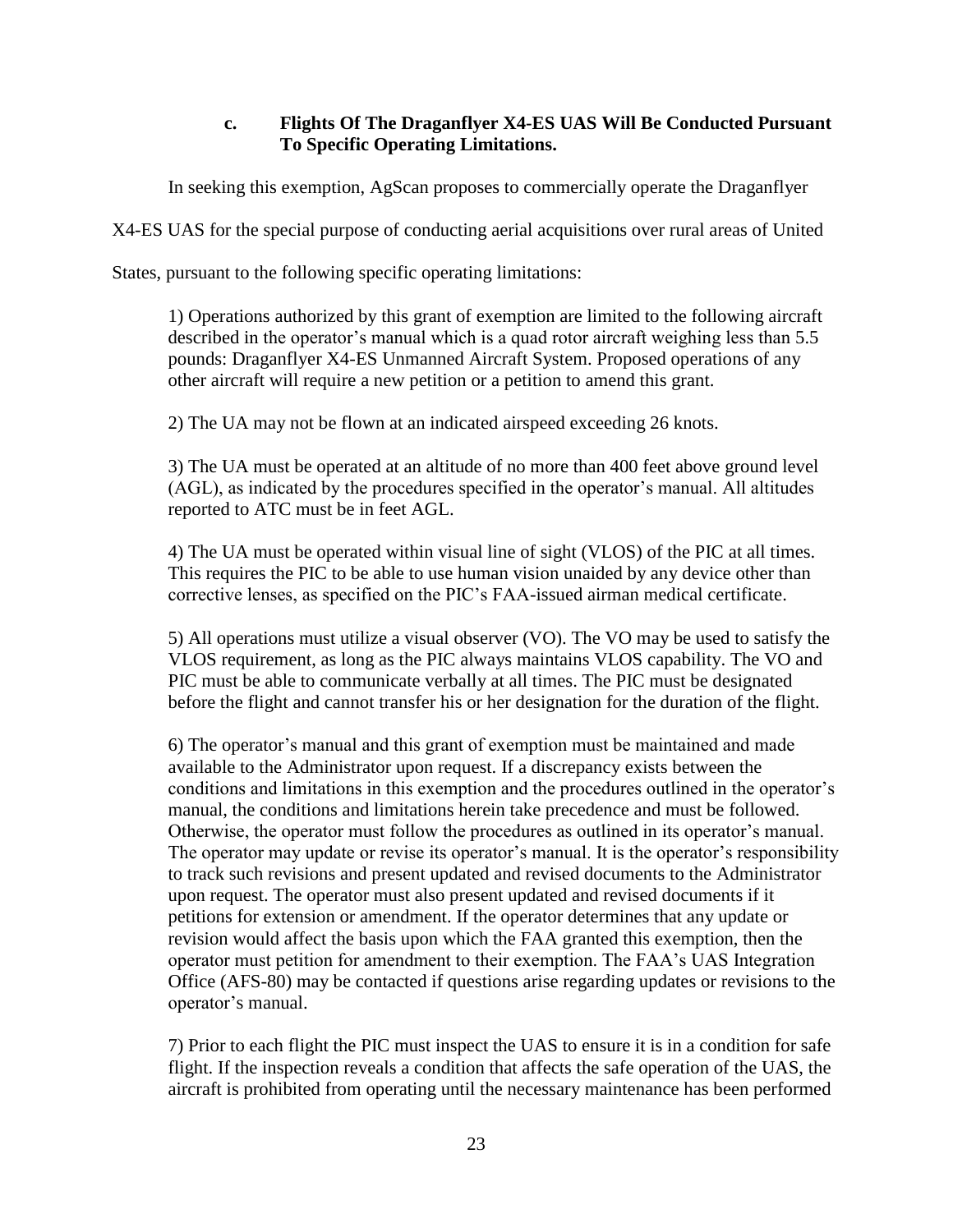and the UAS is found to be in a condition for safe flight. The Ground Control Station must be included in the preflight inspection. All maintenance and alterations must be properly documented in the aircraft records.

8) Any UAS that has undergone maintenance or alterations that affect the UAS operation or flight characteristics (e.g. replacement of a flight critical component), must undergo a functional test flight in accordance with the operator's manual. The PIC who conducts the functional test flight must make an entry in the UAS aircraft records of the flight. The requirements and procedures for a functional test flight and aircraft record entry must be added to the operator's manual.

9) The preflight inspection must account for all discrepancies, i.e. inoperable components, items, or equipment, not covered in the relevant preflight inspection sections of the operator's manual.

10) The operator must follow the manufacturer's UAS aircraft/component, maintenance, overhaul, replacement, inspection, and life limit requirements, with particular attention to flight critical components that may not be addressed in the manufacturer's manuals.

11) AgScan must carry out their maintenance, inspections, and record keeping requirements in accordance with the operator's manual. Maintenance, inspection, and alterations must be noted in the aircraft logbook, including total flight hours, description of work accomplished, and the signature of the authorized UAS technician or PIC returning the UAS to service.

12) AgScan UAS technicians must receive and document training referenced in the operator's manual.

13) Each UAS operated under this exemption must comply with all manufacturer System and Safety Bulletins.

14) AgScan maintenance personnel must make a record entry in the UAS logbook or equivalent document of the corrective action taken against discrepancies discovered between inspections.

15) The PIC must possess at least a private pilot certificate and a third-class airman medical certificate. The PIC must also meet the flight review requirements specified in 14 C.F.R. § 61.56 in an aircraft in which the PIC is rated on his or her pilot certificate.

16) The operator may not permit any PIC to operate unless that PIC has demonstrated, through the training and currency requirements set forth in the operator's manual, that the PIC is able to safely operate the UAS in a manner consistent with how the UAS will be operated under this exemption, including evasive and emergency maneuvers and maintaining appropriate distances from people, vessels, vehicles and structures.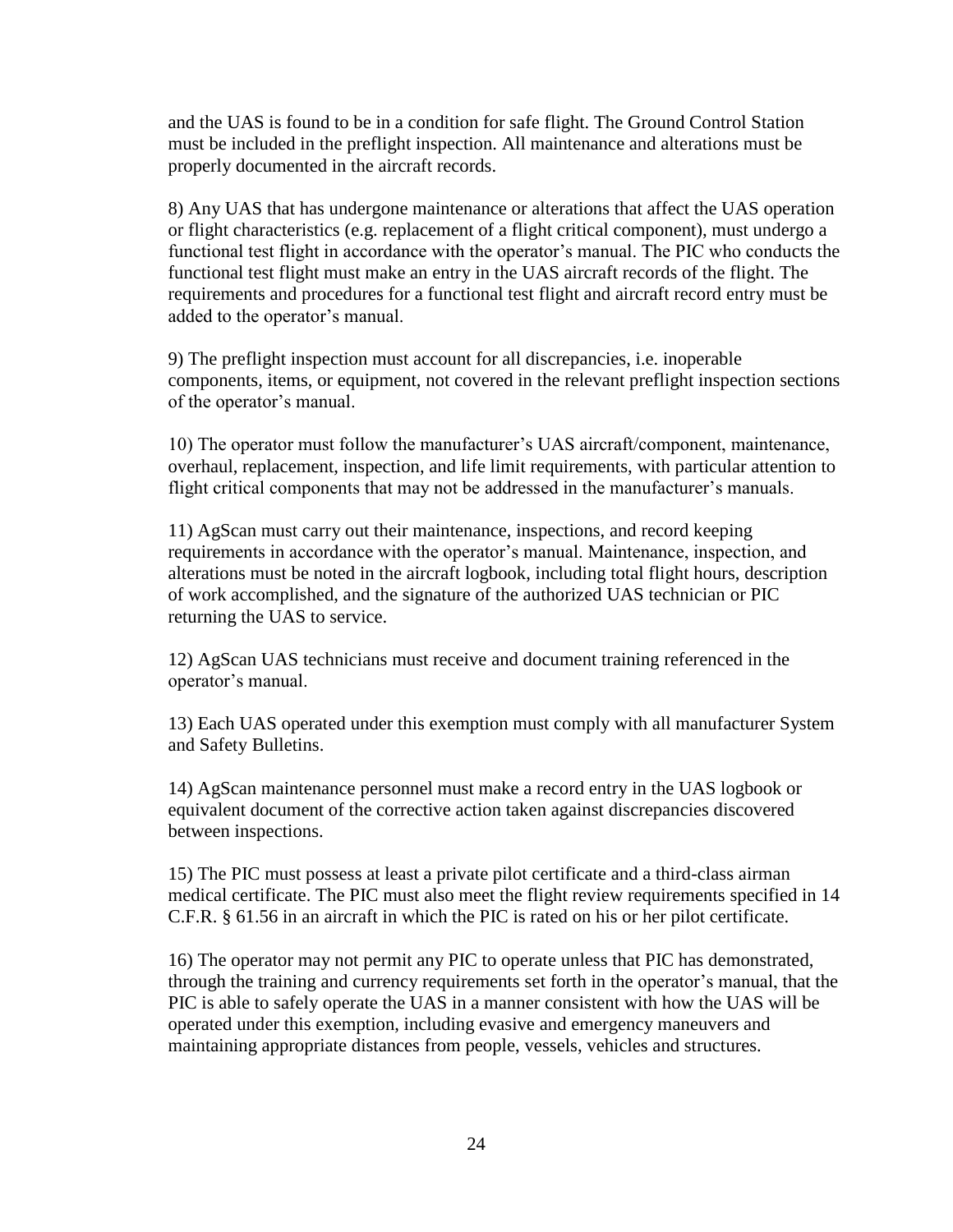17) UAS operations may not be conducted during night, as defined in 14 C.F.R. § 1.1. All operations must be conducted under visual meteorological conditions (VMC). Flights under special visual flight rules (SVFR) are not authorized.

18) The UA may not operate within 5 nautical miles of the airport reference point as denoted on a current FAA-published aeronautical chart. The UA may not operate within 3 nautical miles from any city or densely populated area.

20) The UA may not be operated less than 500 feet below or less than 2,000 feet horizontally from a cloud or when visibility is less than 3 statute miles from the PIC.

21) If the UAS loses communications or loses its GPS signal, the UA must return to a pre-determined location within the private or controlled-access property and land, or be recovered in accordance with the operator's manual.

22) The PIC must abort the flight in the event of unpredicted obstacles or emergencies in accordance with the operator's manual.

23) The PIC is prohibited from beginning a UAS flight unless (considering wind and forecast weather conditions and assuming normal cruising speed) there is enough power to fly to the first point of intended landing prior to utilizing battery reserve power.

24) The operator must obtain an Air Traffic Organization (ATO) issued Certificate of Waiver or Authorization (COA) prior to conducting any operations under this grant of exemption. This COA will also require the operator to request issuance of a Notice to Airman (NOTAM) not more than 72 hours in advance, but not less than 48 hours prior to the operation.

25) All aircraft operated in accordance with this exemption must be identified by serial number, registered in accordance with 14 C.F.R. Part 47, and have identification (N-Number) markings in accordance with 14 C.F.R. Part 45, Subpart C. Markings must be as large as practicable.

26) Before conducting operations, the radio frequency spectrum used for operation and control of the UA must comply with the Federal Communications Commission (FCC) or other appropriate government oversight agency requirements.

27) The documents required pursuant to 14 C.F.R. 91.9 and 91.203 must be available to the PIC at the Ground Control Station of the UAS any time the aircraft is operating. These documents must be made available to the Administrator or any law enforcement official upon request.

28) The UA must remain clear and yield the right of way to all other manned aviation operations and activities at all times.

29) The UAS may not be operated by the PIC from any moving device or vehicle.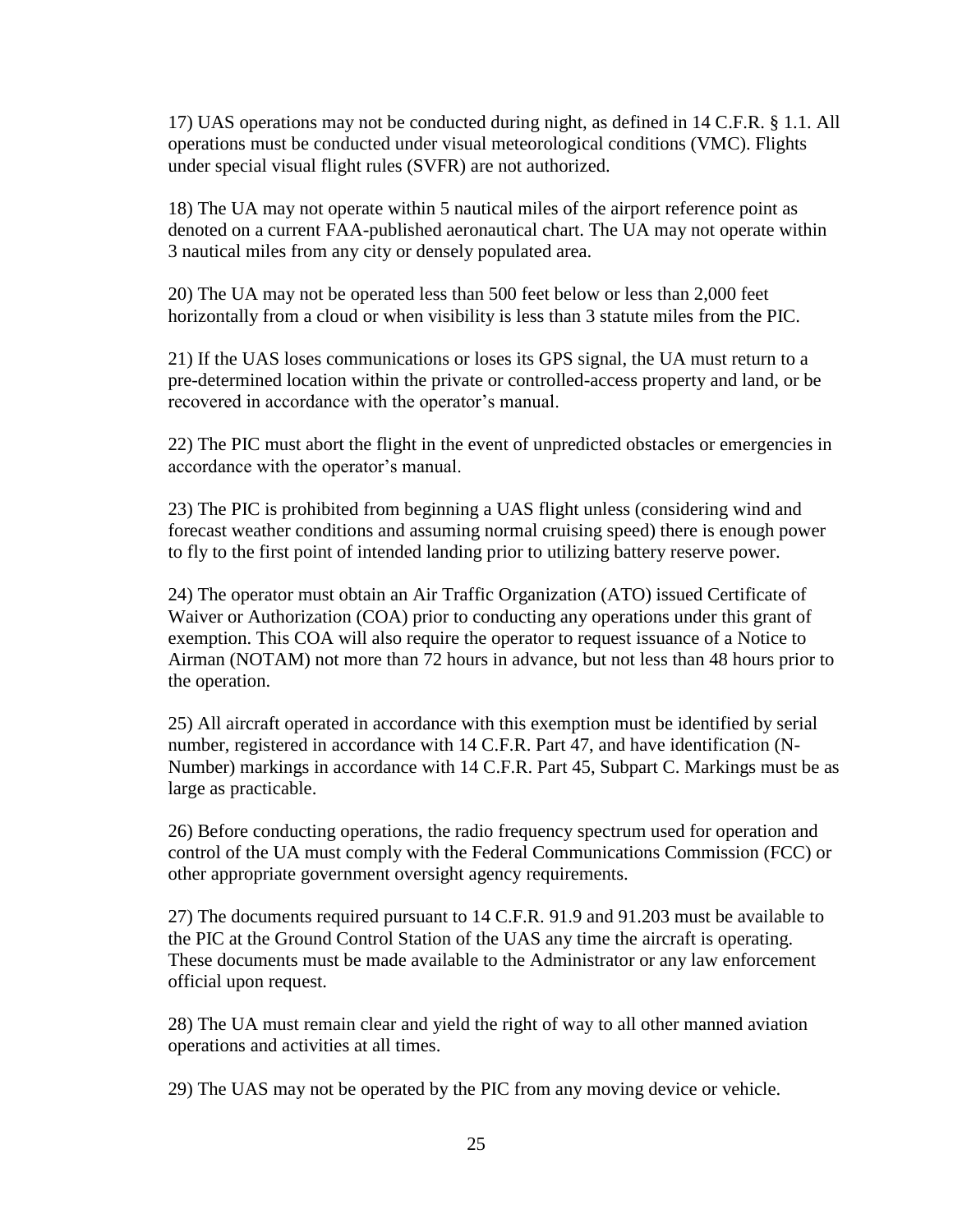30) The UA may not be operated over congested or densely populated areas. These areas include but are not limited to the yellow areas depicted on World Aeronautical Charts (WAC), Sectional Aeronautical Charts (Sectionals), or Terminal Area Charts (TAC). However, aeronautical charts may not reflect pertinent local information. Ultimately, it is the PIC's responsibility to maintain the minimum safe altitudes required by § 91.119.

31) Flight operations must be conducted at least 500 feet from all nonparticipating persons (persons other than the PIC or VO), vessels, vehicles, and structures unless:

- a. Barriers or structures are present that sufficiently protect nonparticipating persons from debris in the event of an accident. The operator must ensure that nonparticipating persons remain under such protection. If a situation arises where nonparticipating persons leave such protection and are within 500 feet of the UA, flight operations must cease immediately and/or;
- b. the aircraft is operated near vessels, vehicles or structures where the land owner/controller has granted permission and the PIC has made a safety assessment of the risk of operating closer to those objects and;
- c. operations near the PIC or VO do not present an undue hazard to the PIC or VO, per § 91.119(a).

32) All operations shall be conducted over private or controlled-access property with permission from the land owner/controller or authorized representative. Permission from land owner/controller or authorized representative will be obtained prior to the beginning of every flight.

33) Any incident, accident, or flight operation that transgresses the lateral or vertical boundaries of the operational area as defined by the applicable COA must be reported to the FAA's UAS Integration Office (AFS-80) within 24 hours. Accidents must be reported to the National Transportation Safety Board (NTSB) per instructions contained on the NTSB Web site: www.ntsb.gov.

## **2. Reasons Why An Exemption From The Requirements Of Section 61.113(a) And (b) Would Not Adversely Affect Safety.**

AgScan submits that the equivalent level of safety established by Section 61.113(a) and

(b) will be maintained because no PIC will be allowed to operate the Draganflyer X4-ES UAS

unless that PIC has demonstrated, through the Draganflyer X4-ES UAS training and currency

requirements, that the PIC is able to safely operate the Draganflyer X4-ES UAS in a manner

consistent with this exemption, including evasive and emergency maneuvers and maintaining

appropriate distances from people, vessels, vehicles and structures.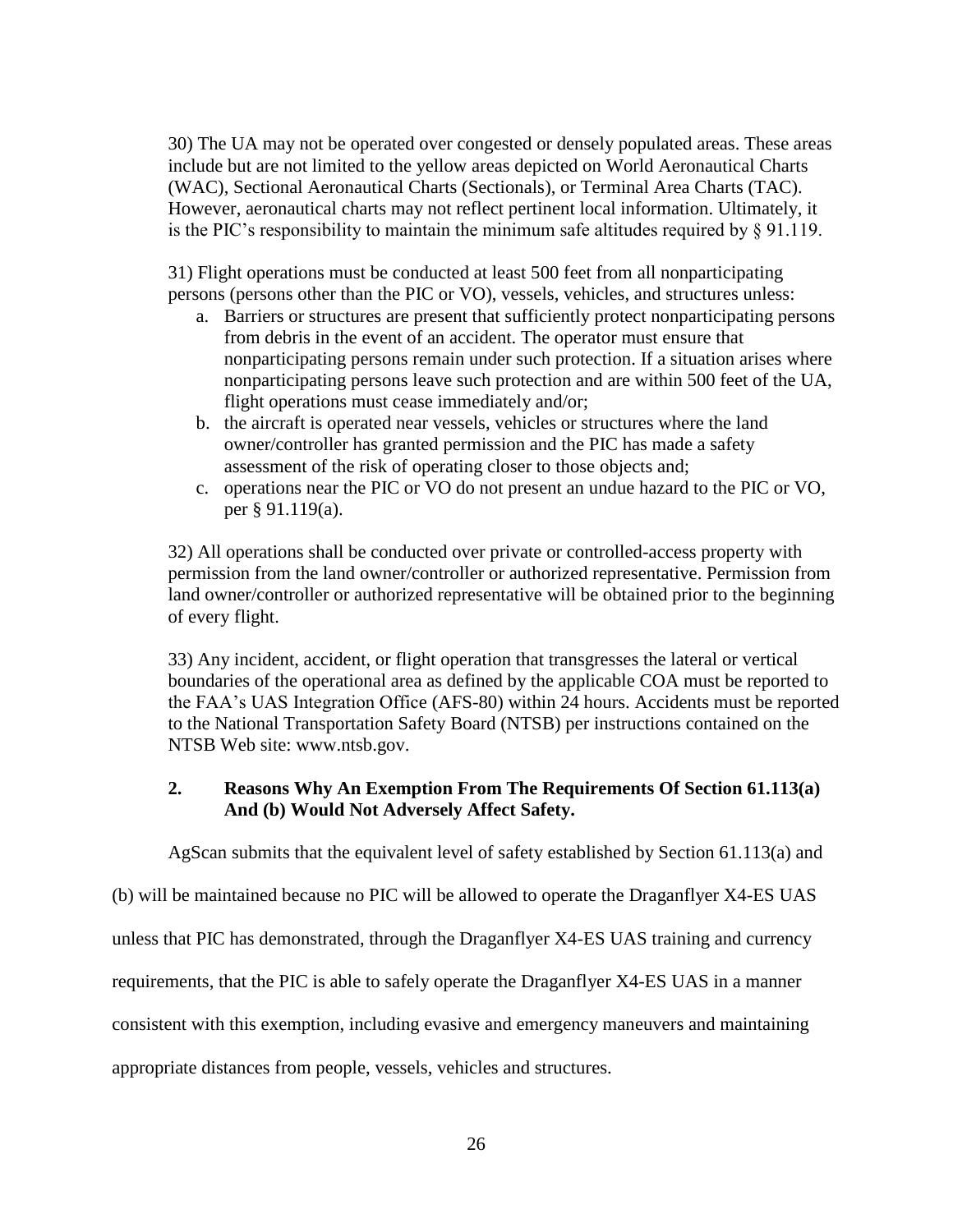Considering AgScan's proposed area of operations, and the operating limitations set forth-above; the parallel nature of private pilot aeronautical knowledge requirements to those of commercial pilot requirements (*See* Exemption No. 11062); and the airmanship skills necessary to safely operate the Draganflyer X4-ES UAS, AgScan submits that the additional manned airmanship experience of a commercially certificated pilot would not correlate to the airmanship skills necessary for AgScan's specific proposed flight operations.

Additionally, the FAA has previously granted relief from Section 61.113(a) and (b) specific to UAS, in circumstances similar, in all material respects, to those presented herein (e.g. Exemption Nos. 11062, 11063, 11064, 11065, 11066, 11067, 11080, 11109, 11110, 11112, 11136, 11138).

As in Exemption No. 11109, AgScan will not allow any PIC to operate the Draganflyer X4-ES UAS unless that PIC has demonstrated through the Draganflyer X4-ES UAS training and currency requirements, that the PIC is able to safely operate the Draganflyer X4-ES UAS in a manner consistent with this exemption, including evasive and emergency maneuvers and maintaining appropriate distances from people, vessels, vehicles and structures.

A complete description of the Draganflyer X4-ES UAS Training and Qualification requirements is set forth in Exhibit D. Exhibit D contains proprietary information and is to be held in a separate file pursuant to 14 C.F.R. § 11.35(b).

## **3. Reasons Why An Exemption From The Requirements Of Section 91.7(a) Would Not Adversely Affect Safety.**

The equivalent level of safety established by Section 91.7(a) will be maintained because prior to every flight, AgScan will ensure that the Draganflyer X4-ES UAS is in an airworthy condition based upon the aircraft's conformity to its type design, including compliance with its operating documents (i.e., the Draganflyer X4-ES User Manual and the Draganflyer System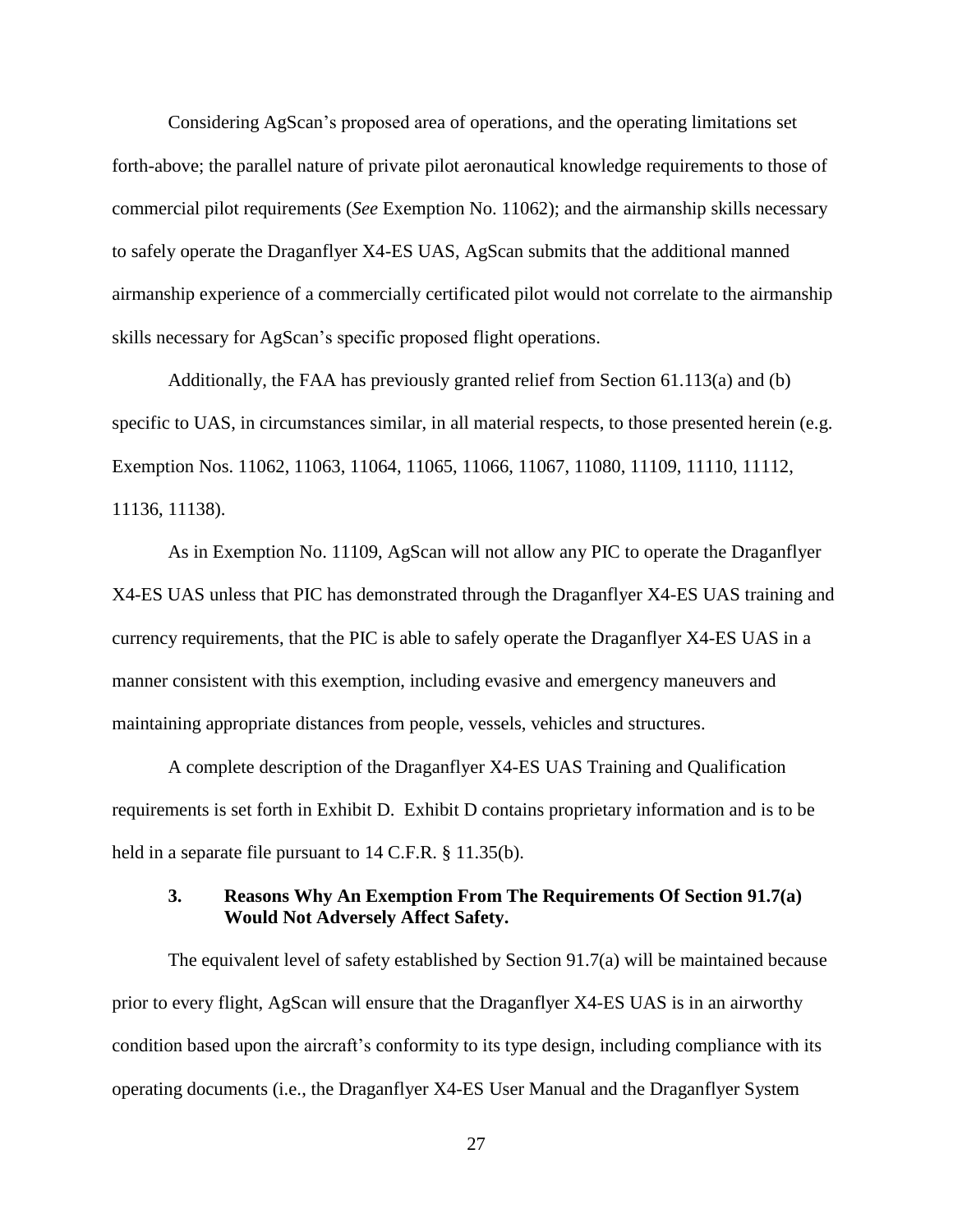Maintenance Manual), and that the UA is in a condition for safe flight, as stated in the conditions and limitations contained herein.

Notably, the Draganflyer X4-ES UAS was the subject of a previous Grant of Exemption from Section 91.7(a) (Exemption No. 11109). Additionally, the FAA has previously granted relief from Section 91.7(a) specific to UAS, in circumstances similar, in all material respects, to those presented herein (e.g. Exemption Nos. 11062, 11063, 11064, 11065, 11066, 11067, 11080, 11109, 11110, 11112, 11136, 11138).

## **4. Reasons Why An Exemption From The Requirements Of Section 91.121 Would Not Adversely Affect Safety.**

The equivalent level of safety established by Section 91.121 will be maintained because the altitude information of the Draganflyer X4-ES UA will be provided to the PIC via GPS equipment and a radio communications telemetry data link, which downlinks from the UA to the GCS for active monitoring of the flight path and altitude. This altitude information, combined with AgScan's operation of the Draganflyer X4-ES UA within visual line of sight, at or below 400 feet AGL, will ensure a level of safety equivalent to Section 91.121. The altitude information will be generated by GPS equipment installed onboard the aircraft. Prior to each flight, a zero altitude initiation point is automatically established by the UAS.

The FAA has previously granted relief from Section 91.121 specific to UAS, in circumstances similar, in all material respects, to those presented herein (e.g. Exemption Nos. 11062, 11063, 11064, 11065, 11066, 11067, 11080, 11109, 11112, 11136, 11138).

## **5. Reasons Why An Exemption From The Requirements Of Section 91.151(b) Would Not Adversely Affect Safety.**

A grant of this exemption would ensure an equivalent level of safety established by 14 C.F.R. Section 91.151(b) as a result of (1) the technical specifications of the Draganflyer X4-ES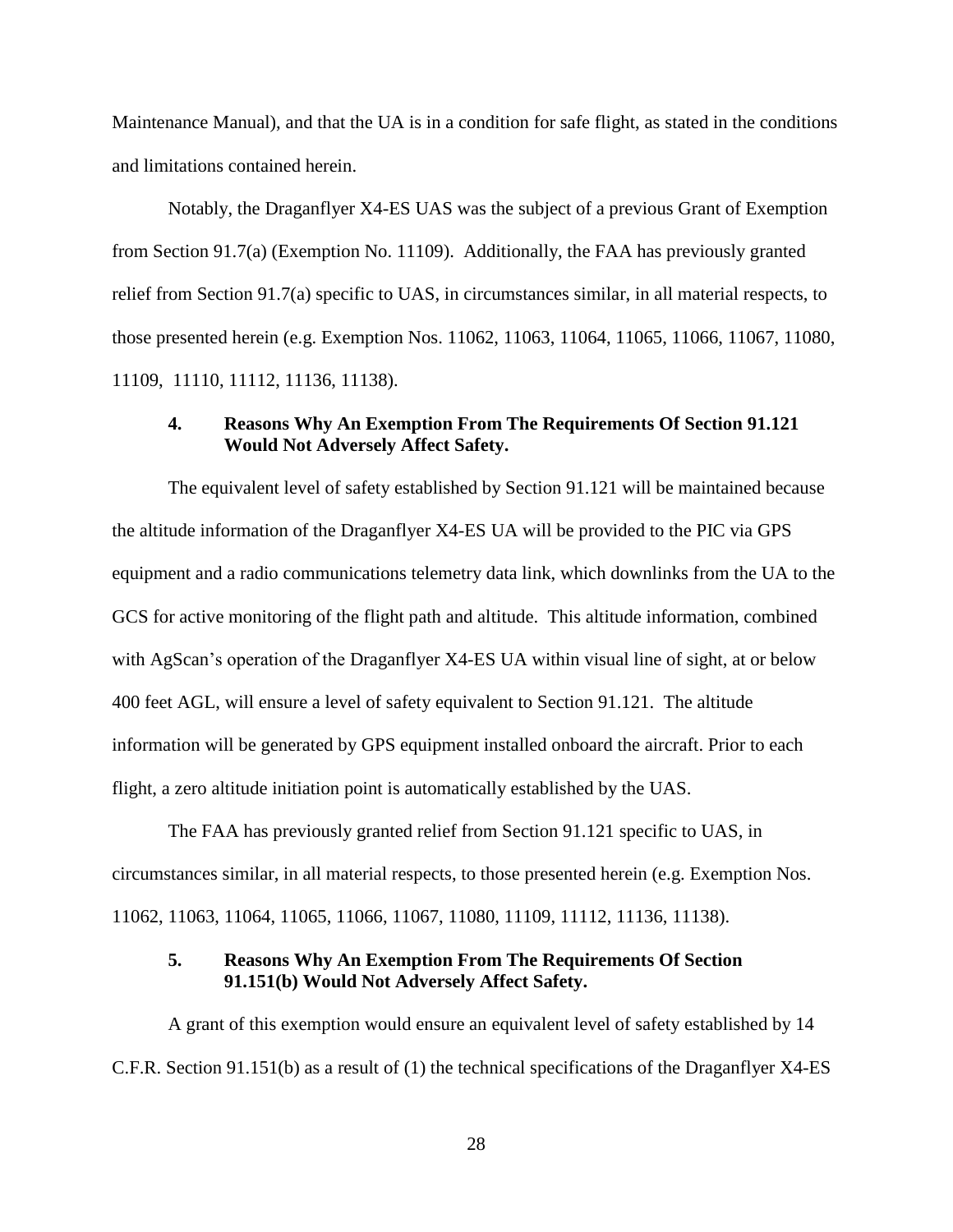UAS; (2) the limitations on the proposed flight operations; and (3) the location of the proposed flight operations. Accordingly, AgScan will ensure that it will safely operate the battery powered Draganflyer X4-ES UA during daylight hours in VMC conditions, under VFR, with enough battery power to fly for a total duration of 15 minutes to the first point of intended landing and, assuming normal cruising speed, to fly after that for at least five minutes (i.e., 25 percent battery power remaining).

Similar to the FAA's Grant of Exemption No. 11109, AgScan hereby submits that the technical specifications of the Draganflyer X4-ES UAS; the limitations on the proposed flight operations; and the location of the proposed operations, will ensure an equivalent level of safety established by 14 C.F.R. Section 91.151(b). Furthermore, an equivalent level of safety will be ensured as the Draganflyer X4-ES UAS provides audible and visual warnings to the PIC at the GCS when the UA reaches 20 percent and 10 percent of battery power remaining.

Significantly, previous exemptions granted by the FAA concerning Section 91.151 establish that safety is not adversely affected when the technical characteristics and operating limitations of the UAS are considered. Relief has been granted for manned aircraft to operate at less than the minimums prescribed in Section 91.151, including Exemption Nos. 2689, 5745, and 10650. Moreover, the FAA has previously granted relief from Section 91.151 specific to UAS, in circumstances similar, in all material respects, to those presented herein (e.g. Exemption Nos. 8811, 10808, 10673, 11042, 11062, 11063, 11064, 11065, 11066, 11067, 11080, 11109, 11110, 11136, 11138).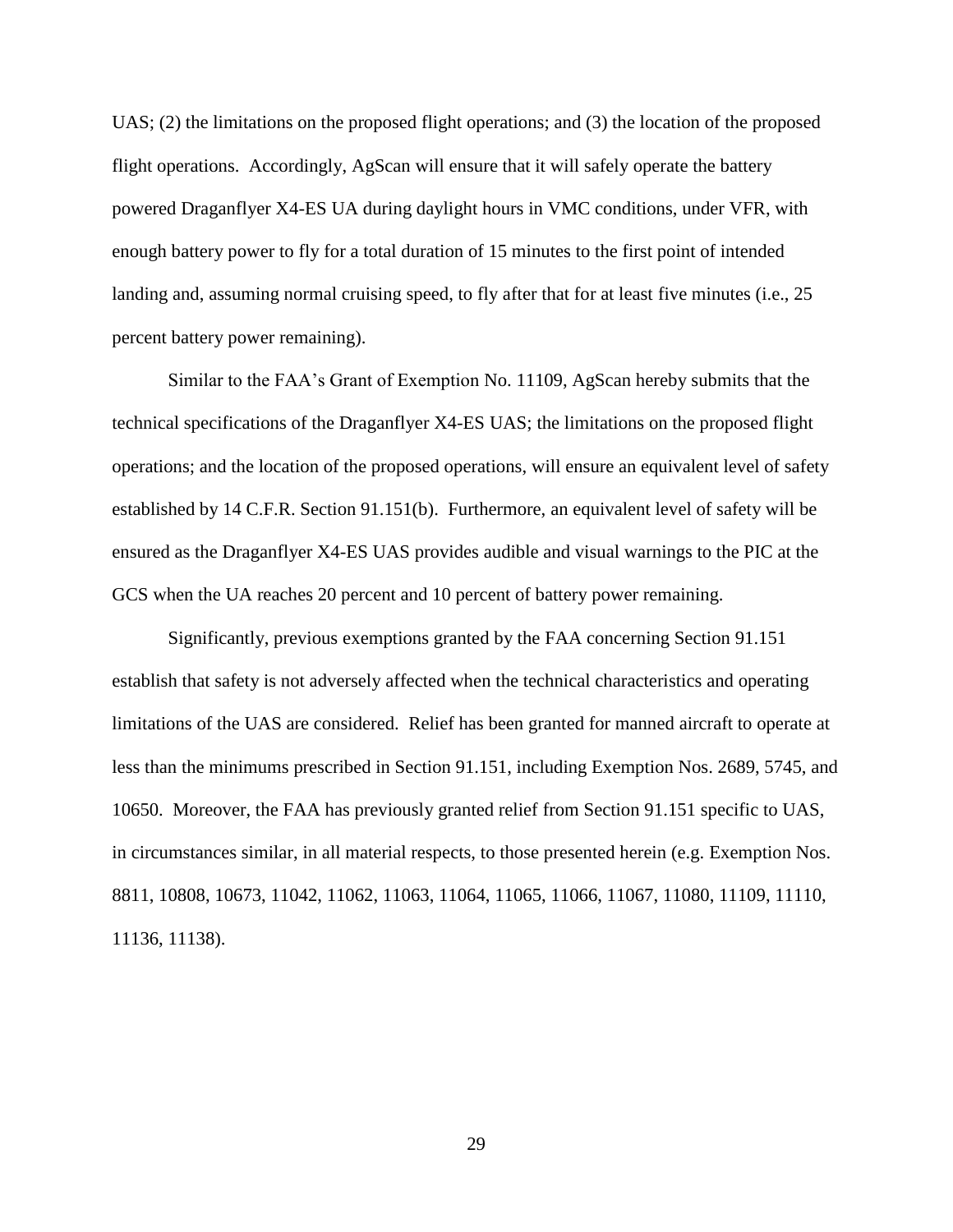## **6. Reasons Why An Exemption From The Requirements Of Sections 91.405(a), 91.407(a)(1), 91.409(a)(1) & (a)(2), And 91.417(a) & (b) Would Not Adversely Affect Safety.**

In seeking this exemption, AgScan submits that an equivalent level of safety with regard to the regulatory maintenance and alteration requirements established by Sections 91.405(a), 91.407(a)(1), 91.409(a)(1) & (a)(2), and 91.417(a) & (b) will be met because AgScan will use manufacturer trained technicians to perform maintenance, alterations, or preventive maintenance on the UAS using the methods, techniques, and practices prescribed in the manufacturer's maintenance manual. Furthermore, AgScan will document and maintain all maintenance records for the Draganflyer X4-ES UAS.

Since the Draganflyer X4-ES UAS will be inspected as prescribed by the manufacturer's maintenance manual, AgScan will maintain the equivalent level of safety established by Sections 91.405(a), 91.409(a)(1), and 91.409(a)(2). The Draganflyer System Maintenance Manual sets forth airworthiness requirements for the UA, including preflight inspections, as well as scheduled maintenance after every three months, every year or 300 flight hours (whichever comes first), and after every 600-flight hours.

Likewise, the exemption sought will not adversely affect safety because AgScan will use manufacturer trained technicians to perform maintenance, alterations or preventive maintenance on the UAS using the methods, techniques, and practices prescribed by the manufacturer's maintenance manual. The Draganflyer System Maintenance Manual details procedures for inspection, firmware upgrades, motor testing, and motor replacement.

A complete description of the Draganflyer X4-ES UAS maintenance requirements is set forth in the Draganflyer System Maintenance Manual, attached hereto as Exhibit E. Exhibit E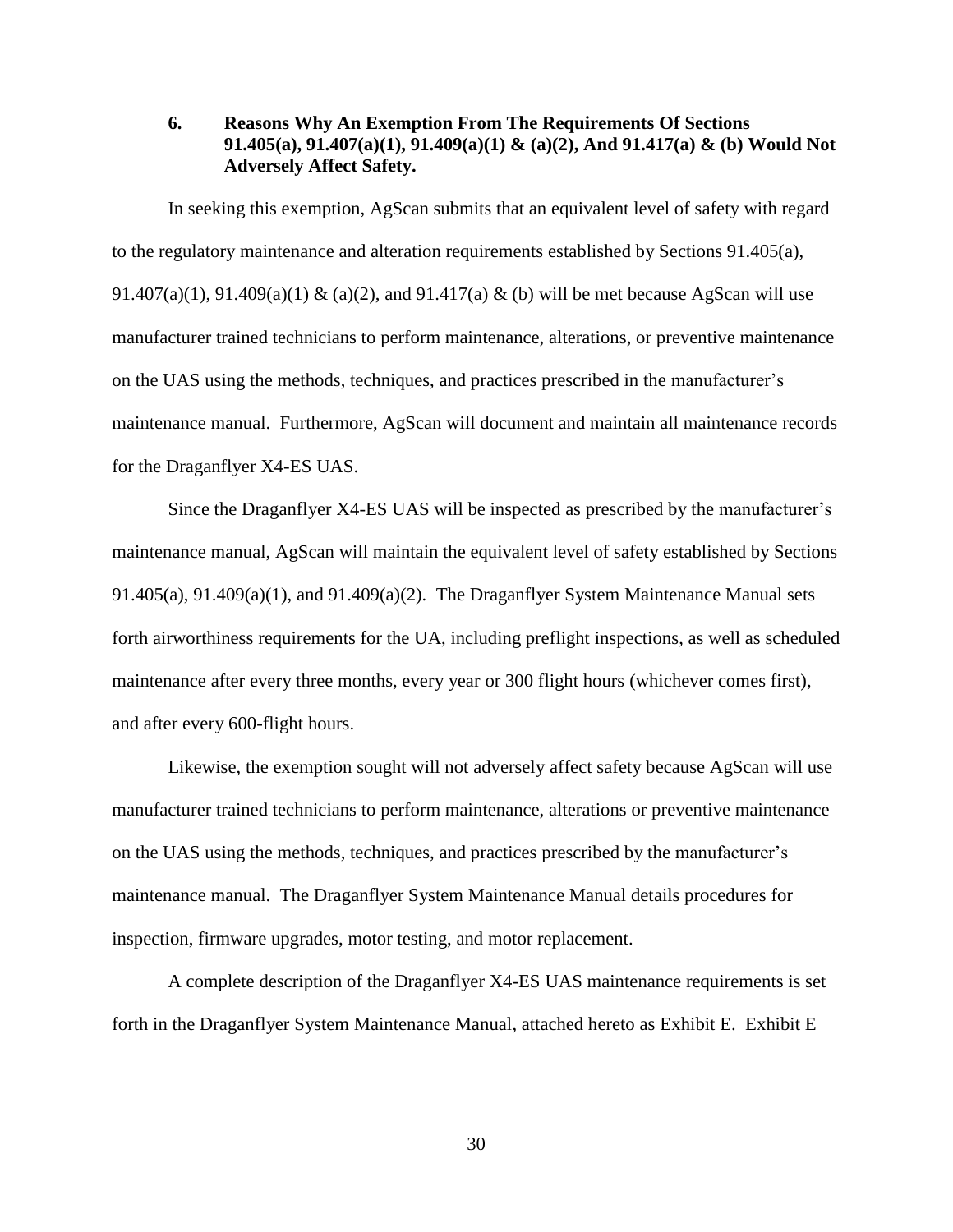contains proprietary information and is to be held in a separate file pursuant to 14 C.F.R. § 11.35(b).

Furthermore, the exemption sought would maintain an equivalent level of safety established by Sections 91.407, 91.417(a) and 91.417(b), because all maintenance of the Draganflyer X4-ES UAS will be performed by manufacturer trained technicians, which will document and maintain maintenance records for the UAS.

Significantly, previous exemptions granted by the FAA concerning the Draganflyer X4- ES UAS and Sections 91.405(a), 91.407(a)(1), 91.409(a)(1) & (a)(2), and 91.417(a) & (b) establish that safety is not adversely affected when the technical characteristics and operating limitations of the UAS are considered.

In consideration of AgScan's proposed operating limitations, the Draganflyer X4-ES User Manual, and the technical aspects of the Draganflyer X4-ES UAS, AgScan submits that safety will not be adversely affected by granting exemption from 14 C.F.R. Sections 91.405(a), 91.407(a)(1) and (a)(2), 91.409(a)(2), and 91.417(a) and (b). The FAA has previously granted relief specific to UAS in circumstances similar, in all material respects, to those presented herein (e.g. Exemption Nos. 11062, 11063, 11064, 11065, 11066, 11067, 11080, 11109, 11110, 11112, 11136, 11138).

### **7. The FAA May Prescribe Any Other Conditions For Safe Operation.**

In accordance with Section 333 of the FAA Modernization and Reform Act of 2012 (FMRA) and 14 C.F.R. § 21.16 entitled *Special Conditions*, AgScan requests that the FAA prescribe special conditions for the intended operation of the Draganflyer X4-ES UAS, which contain such safety standards that the Administrator finds necessary to establish a level of safety equivalent to that established by 14 C.F.R. Part 21, Subpart H, and 14 C.F.R §§ 61.113(a) & (b), 91.7 (a), 91.121, 91.151(b), 91.405(a), 91.407(a)(1), 91.409(a)(1) & (a)(2), and 91.417(a) & (b).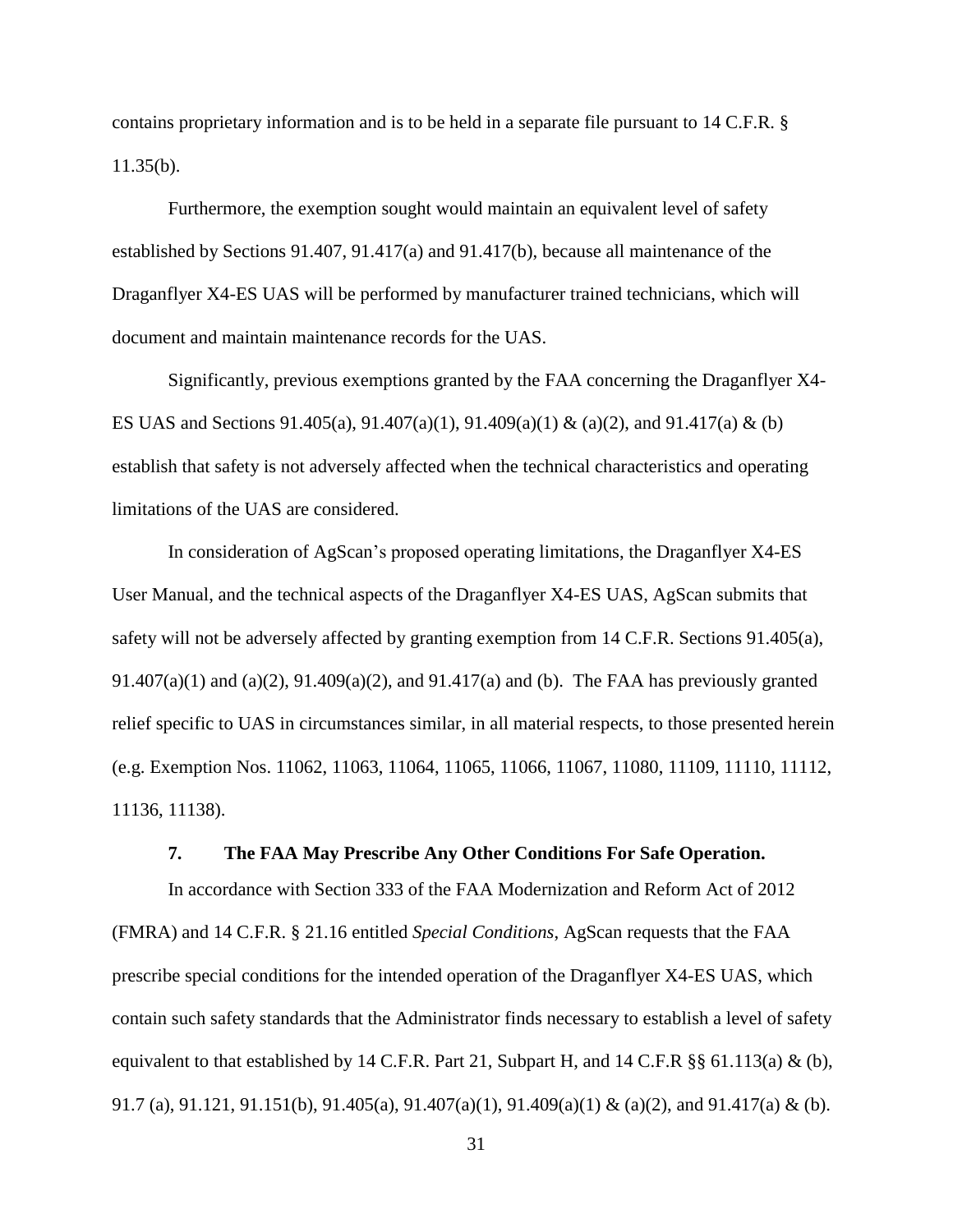Such special conditions will permit AgScan's safe operation of the UA for the limited purpose of conducting aerial acquisitions over certain rural areas of the United States for compensation or hire. FMRA Section 333 sets forth the requirements for considering whether a UAS will create a hazard to users of the NAS or the public, or otherwise pose a threat to national security; and further, provides the authority for such UAS to operate without airworthiness certification in accordance with any requirements that must be established for the safe operation of the UAS in the NAS.

Likewise, the Administrator may prescribe special conditions pursuant to 14 C.F.R. § 21.16, for operation of the Draganflyer X4-ES UAS, since the airworthiness regulations of 14 C.F.R. Part 21 do not contain adequate or appropriate safety standards, due to the novel or unusual design features of the aircraft. Section 21.16, entitled *Special Conditions*, states the following:

If the FAA finds that the airworthiness regulations of this subchapter do not contain adequate or appropriate safety standards for an aircraft, aircraft engine, or propeller because of a novel or unusual design feature of the aircraft, aircraft engine or propeller, he prescribes special conditions and amendments thereto for the product. The special conditions are issued in accordance with Part 11 of this chapter and contain such safety standards for the aircraft, aircraft engine or propeller as the FAA finds necessary to establish a level of safety equivalent to that established in the regulations.

*See* 14 C.F.R. § 21.16.

Therefore, in accordance with FMRA Section 333 and 14 C.F.R. § 21.16, the FAA may prescribe special conditions for AgScan's intended operation of the Draganflyer X4-ES UAS, which contain such safety standards that the Administrator finds necessary to establish a level of safety equivalent to that established by 14 C.F.R. Part 21, Subpart H, and 14 C.F.R Sections 61.113(a) & (b), 91.7(a), 91.121, 91.151(b), 91.405(a), 91.407(a)(1), 91.409(a)(1) & (a)(2), and 91.417(a) & (b).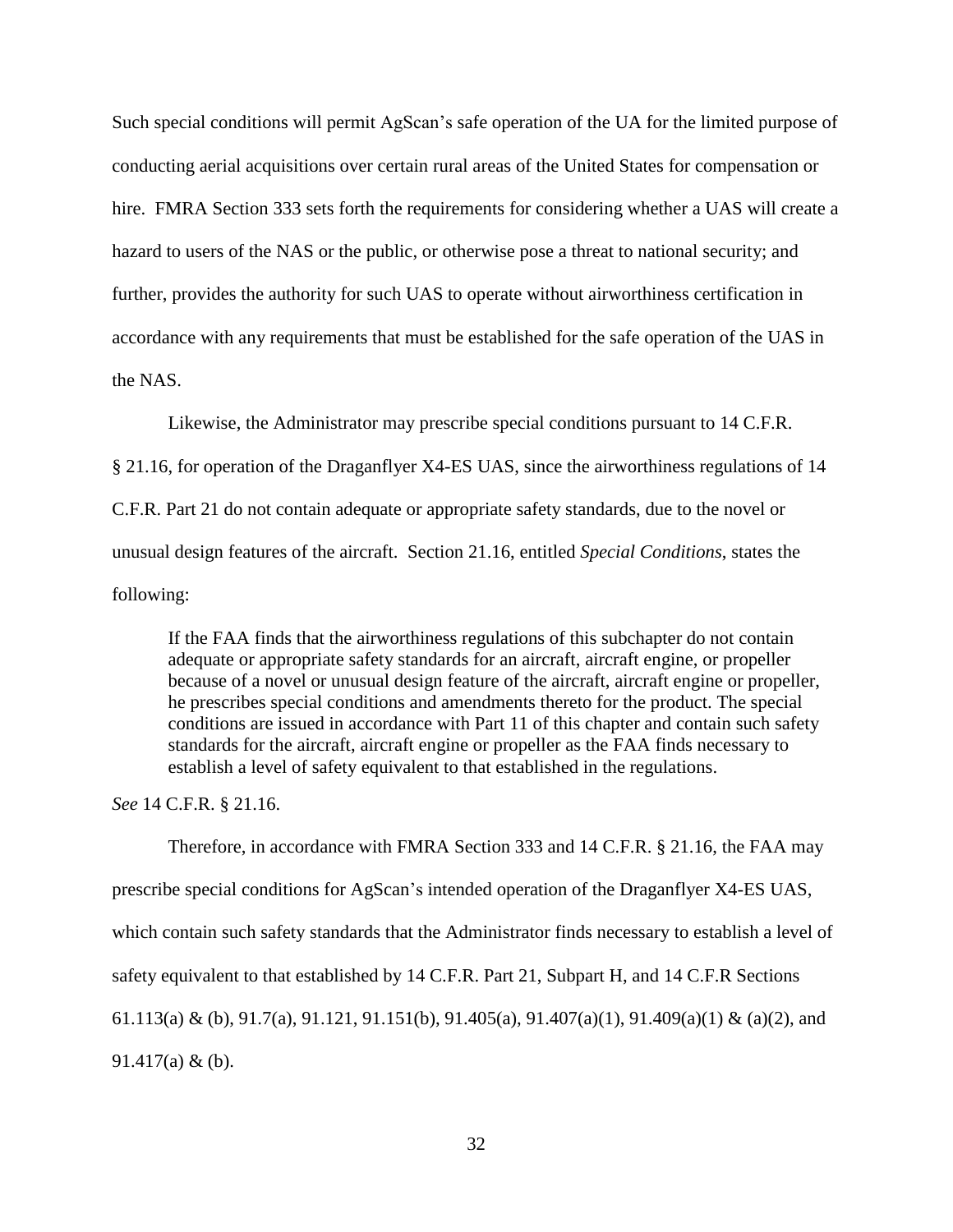## **F. A Summary That Can Be Published In The** *Federal Register,* **stating: The Rules From Which AgScan Seeks Exemption:**

*AgScan, Inc. seeks exemption from the requirements of 14 C.F.R Sections 61.113(a)&(b), 91.7(a), 91.121, 91.151(b), 91.405(a), 91.407(a)(1), 91.409(a)(1) & (a)(2), and 91.417(a) & (b).*

### **A Brief Description Of The Nature Of The Exemption AgScan Seeks:**

*This exemption will permit AgScan, Inc. to commercially operate an Unmanned Aircraft System (UAS) for the purpose of conducting aerial acquisitions and research over certain rural areas of the United States.*

## **G. Any Additional Information, Views, Or Arguments Available To Support AgScan's Request.**

This Petition is made pursuant to the FAA Modernization and Reform Act of 2012

(FMRA) Section 333, which directs the Secretary of Transportation to determine if certain UAS

may operate safely in the NAS. As such, AgScan's request for exemption may be granted

pursuant to the authority of FMRA Section 333 and 14 C.F.R. Part 11, as set forth above.

FMRA Section 333 sets forth the requirements for considering whether a UAS will create

a hazard to users of the NAS or the public, or otherwise pose a threat to national security; and

further, provides the authority for such UAS to operate without airworthiness certification.

As discussed in detail above, AgScan will operate the Draganflyer X4-ES UAS safely in

the NAS, without creating a hazard to users of the NAS, or the public, or otherwise pose a threat to national security.

#### **CONCLUSION**

As set forth herein, AgScan seeks an exemption pursuant to 14 C.F.R. § 11.61 and Section 333 of the FAA Modernization and Reform Act of 2012 (FMRA), which will permit safe operation of the Draganflyer X4-ES UAS commercially, without an airworthiness certificate, for the limited purpose of conducting aerial acquisitions over certain rural areas of the United States